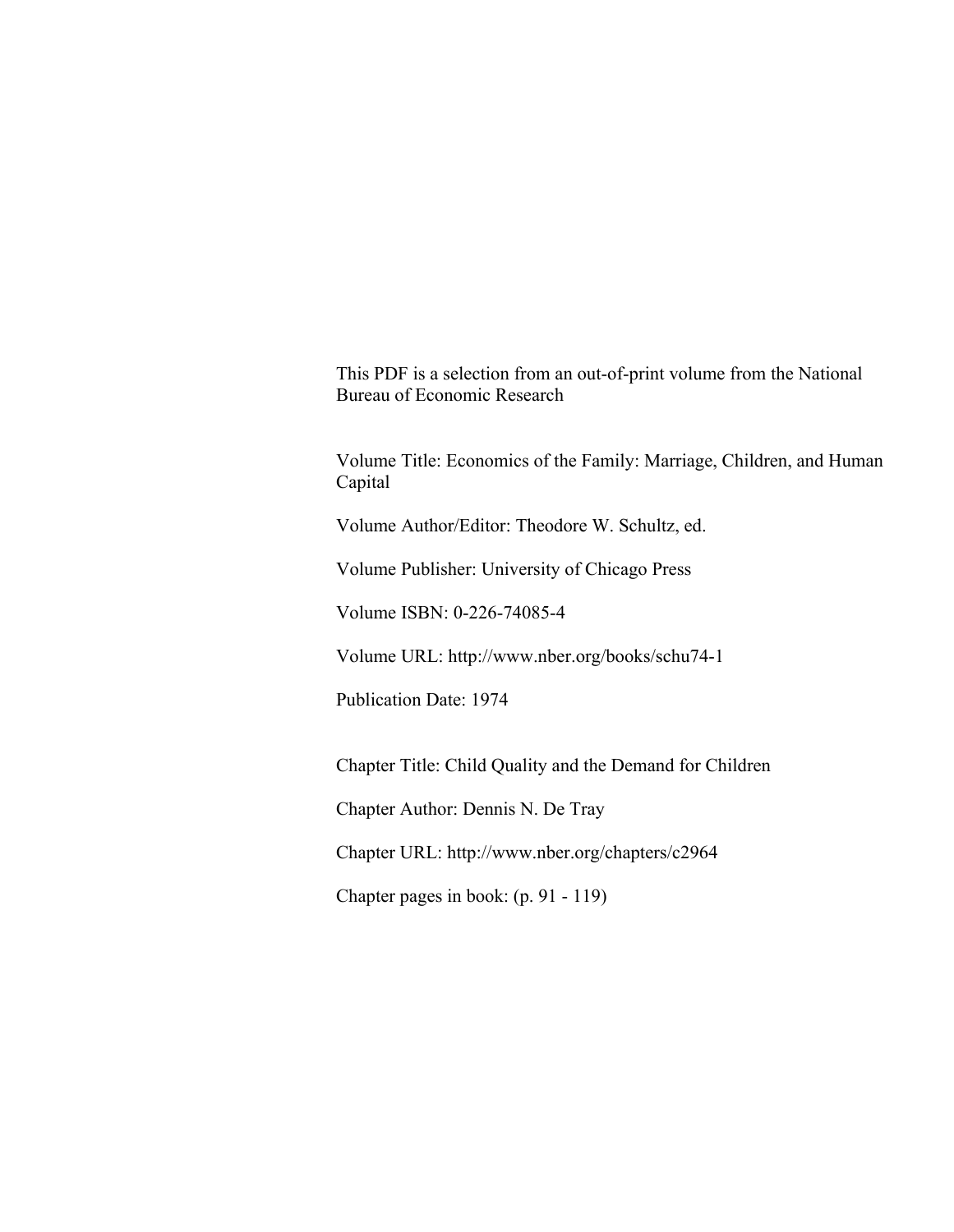# Child Quality and the Demand for Children

# RAND Corporation Dennis N. De Tray

## I. Introduction

The past decade has brought a substantial increase in economic analyses of phenomena outside the traditional realm of economics. An already sizable portion of such effort has been directed toward the determinants of desired fertility and family size.' In this paper, I will first consider the degree to which pure economic theory can, or cannot, predict changes in completed fertility. The second, and the major emphasis of the study, is the way in which households produce the household commodity "child services."<sup>2</sup> I argue that households can increase their production of child services either by increasing numbers of children (quantity) or by increasing the resource investment (quality) •in existing children. Further, quantity and quality are postulated to be substitutes in the household's production function for child services. After presenting an economic model of desired family size, emphasizing the substitutability of numbers of children and child quality, I will discuss several of the model's important parameters and then offer an empirical formulation based on data from U.S. counties.

This paper is drawn from a more comprehensive study (De Tray 1972a) published by the RAND Corporation. I have benefited greatly from many people's comments and criticisms on earlier drafts, and would especially like to thank Gary Becker, Yoram Ben-Porath, Glen Cain, Marc Nerlove, T. Paul Schultz, T. W. Schultz, and Finis Welch for their many helpful suggestions, not all of which have been incorporated in this paper. I, of course, am solely responsible for any remaining errors. The work for this paper was financed in part by grants to the University of Chicago from the National Institute of Mental Health and the Rockefeller Foundation, and by a grant to the RAND Corporation from the Rockefeller Foundation. Views expressed in this paper are mine and not those of any organization with which  $I$  am affiliated.

<sup>1</sup> See, for example, Becker (1960), Schultz (1969), Willis (1969), Ben-Porath (1970a), Nerlove and Schultz (1970), and Michael (1970).

2 Familiarity with the terminology of the "household production function" model (Becker 1965; Lancaster 1966) is assumed throughout this paper. For a more detailed description of this model, see De Tray (19720).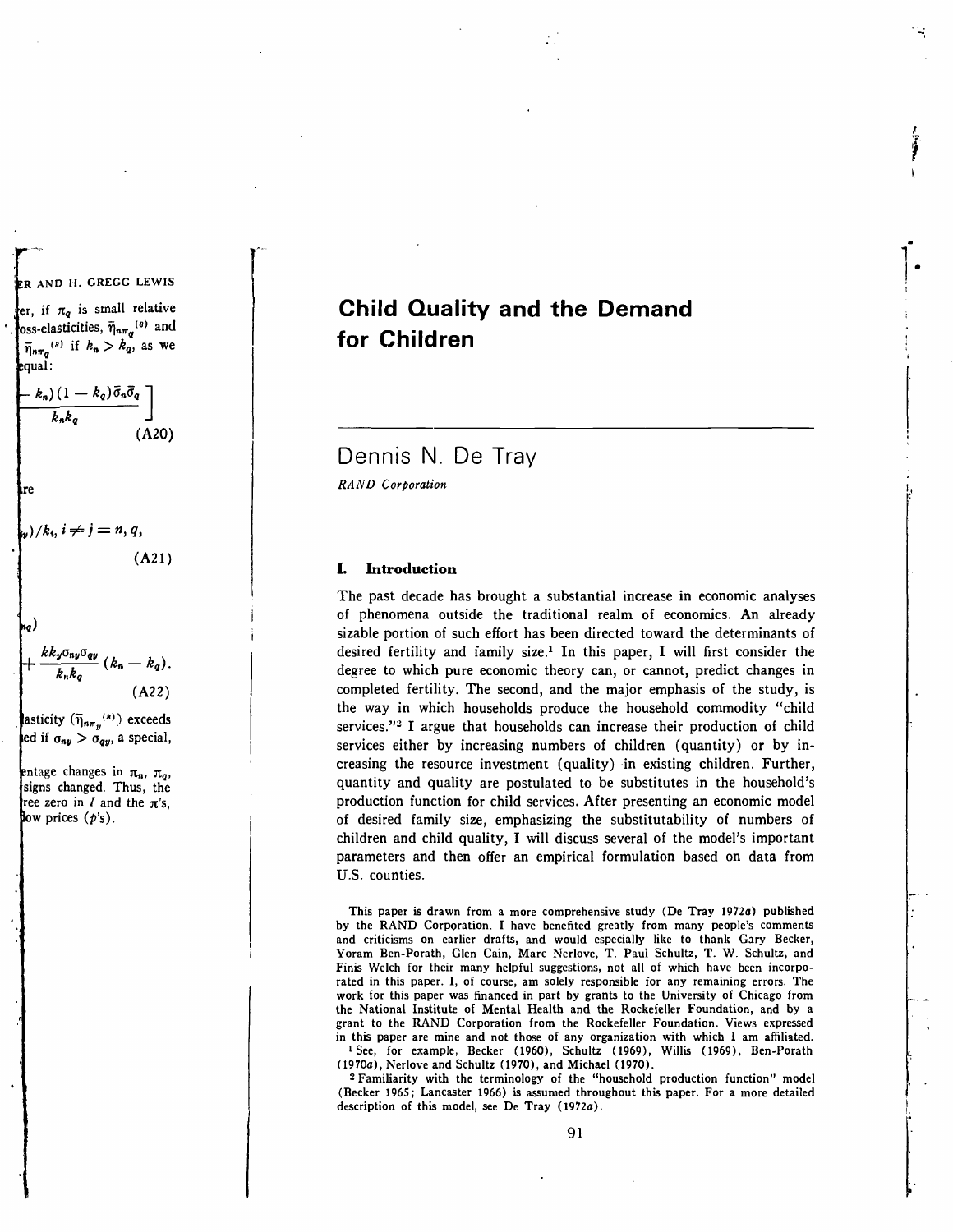#### II. Toward an Economic Model of Desired Family Size

Children are viewed in this model as home-produced durable assets from whom parents consume a flow of services. This flow varies with both biological units of children (numbers) and with the resource intensity (quality) with which children are raised. No distinction is made between consumer-durable and producer-durable aspects of children in the formal model, although the effect of a positive opportunity cost for child-time (children having value as produced durables) is explored (Section III).

The utility function underlying household behavior has arguments "child services" and a composite commodity, Z, representing all other household production-consumption activities. The household utility function can be written as

$$
U = U(C, Z), \tag{1}
$$

where  $C$  is the stock of child services.

This study is concerned only with households' determination of the desired stocks of children and not with optimal timing patterns. The model is, therefore, of the one-period, static-state variety in which the household is assumed to make all lifetime decisions at one point in time and to have correctly gauged lifetime conditions. Strictly speaking, it is not  $C$  but the flow of services from  $C$  that enters the household utility function. However, in order to write the utility function as in equation  $(1)$ , C need only be measured in "efficiency units," so that total services derived are proportional to the stock.

Assume that all inputs into the various production processes are perfectly divisible and all production functions homogeneous of degree one.3 The amount of Z produced and consumed by the household depends on the quantities of time and purchased goods the household allocates to that production process, the state of household technology, and the efficiency with which that production process is undertaken. Inputs may be classified into three categories: male (husband's) time  $(t_m)$ , female (wife's) time  $(t_f)$ , and market goods and services  $(X)$ .<sup>4</sup> The efficiency effect is assumed to be a function of the environment in which production takes place, which, in turn, depends primarily on husband's and wife's education.

The production of  $C$  is not accomplished directly through inputs of time and goods but by way of two home-produced factors, numbers of children

<sup>3</sup> The analysis is complicated, but the major results remain unchanged for homogeneous production functions of degrees other than one.

<sup>4</sup> To simplify the model, households are assumed to consist of a husband, a wife, and children only; that is, other adult members are not considered. Also, throughout this study, the terms "male time" and "female time" are used interchangeably with "husband's time" and "wife's time" and should not be confused with hired male and female time.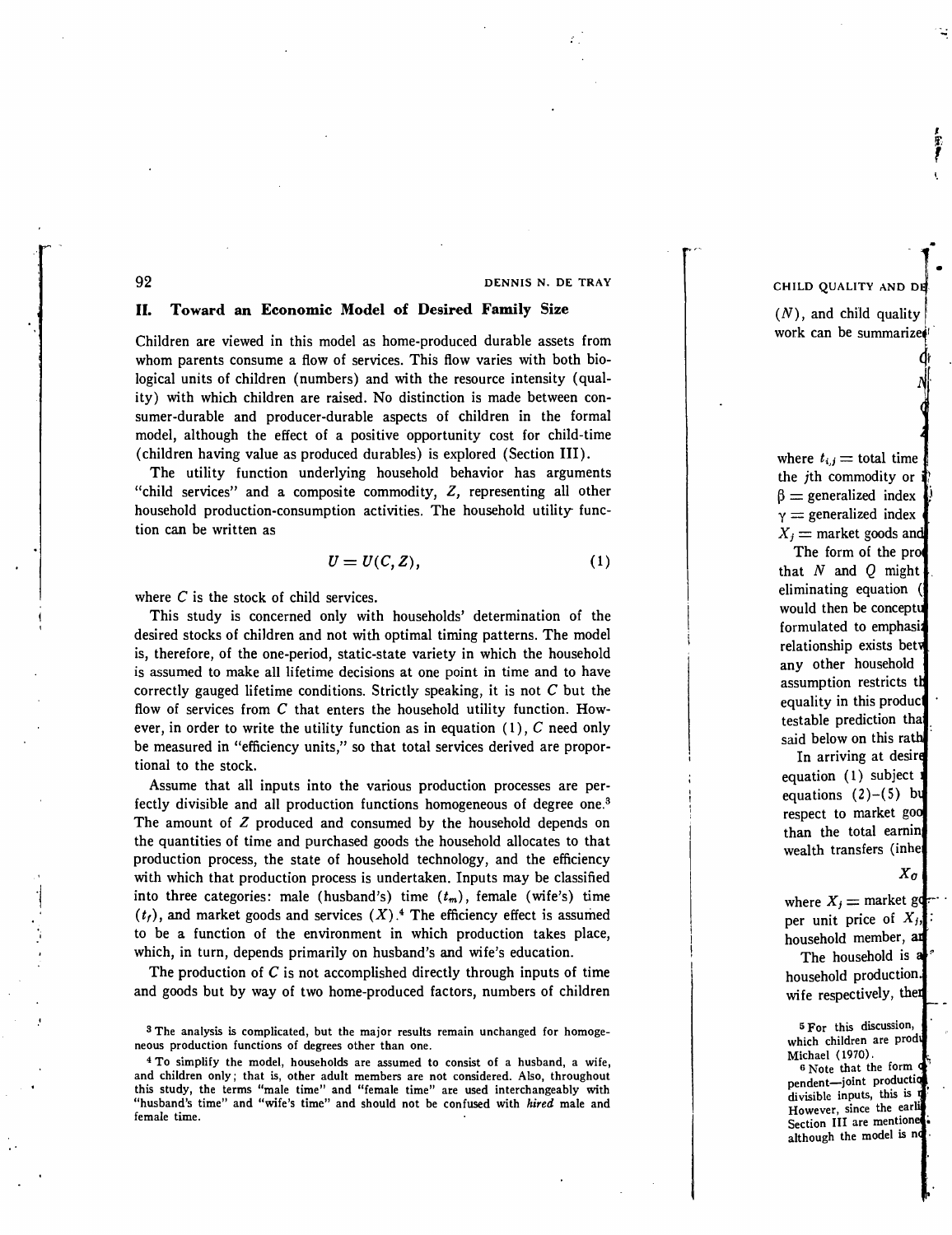$(N)$ , and child quality  $(O)$ .<sup>5</sup> The complete household production framework can be summarized by the following four equations:<sup>6</sup>

$$
C = C(N, Q); \tag{2}
$$

$$
N = N(t_{m,N}, t_{f,N}, X_N; \beta, \gamma); \qquad (3)
$$

$$
Q = Q(t_{m,\mathbf{Q}}, t_{f,\mathbf{Q}}, X_{\mathbf{Q}}; \beta, \gamma); \tag{4}
$$

$$
Z = Z(t_{m,z}, t_{f,z}, X_z; \beta, \gamma), \qquad (5)
$$

where  $t_{i,j}$  total time of the *i*th household member in the production of the jth commodity or input  $(i = male \text{ or female, and } j = Z, N, \text{ or } Q);$  $\beta$  = generalized index of husband's efficiency in nonmarket production;  $y =$  generalized index of wife's efficiency in nonmarket production; and  $X_i$  = market goods and services in the *j*th production process.

CHILD QUALITY AND DEALWAND FOR CHILDREY.<br>
(N), and child quality (Q).<sup>3</sup> The complete household production frame-<br>
work can be summarized by the following four equations:<sup>9</sup><br>  $C = C(R, Q)$ ; (2)<br>  $N = N(t_{n,n}, t_{n}, \chi, \chi; \beta, \gamma)$ ; (3 The form of the production framework may, at first, seem arbitrary in that  $N$  and  $Q$  might well be viewed as household commodities, thus eliminating equation (2). However, the relationship between  $N$  and  $Z$ would then be conceptually similar to that between  $N$  and  $Q$ . The model is formulated to emphasize that this may not be the case; that is, a special relationship exists between  $N$  and  $Q$  that does not exist between  $N$  and any other household commodity. In fact, the constant-returns-to-scale assumption restricts the pure derived income elasticities of  $N$  and  $Q$  to equality in this production framework; and thus the model has at least one testable prediction that separates it from alternative forms. More will be said below on this rather unusual feature of the model.

In arriving at desired lifetime levels of  $C$  and  $Z$ , households maximize equation (1) subject not only to the technological constraint implied by equations  $(2)$ - $(5)$  but also to total available lifetime resources. With respect to market goods and services, the household can spend no more than the total earnings of all members plus any initial endowment or wealth transfers (inheritance, dowries, and so on). That is,

$$
X_{\sigma} \cdot P_{\sigma} + X_{\mathbf{z}} \cdot P_{\mathbf{z}} \leqslant Y_{m} + Y_{f} + V, \tag{6}
$$

where  $X_j$  = market goods and services in the jth production process,  $P_j$  = per unit price of  $X_j$ ,  $Y_i =$  lifetime market (wage) earnings of the *i*th household member, and  $V =$  non-wage related income.

The household is also constrained in the time available for work and household production. If  $T_m$  and  $T_f$  represent total time of husband and wife respectively, then

 $\ddot{\phantom{0}}$ 

<sup>5</sup> For this discussion, quality may be thought of as the resource intensity with which children are produced. The same notion is found in both Becker (1960) and Michael (1970).

<sup>&</sup>lt;sup>6</sup> Note that the form of the equations implies that each production process is independent—joint production is ruled out. Given the previous assumption of perfectly divisible inputs, this is not a further restriction of the model (see Grossman 1971). However, since the earlier assumption is unrealistic in certain important respects, in Section III are mentioned possible effects of externalities, joint production, and so on, although the model is not formally amended to take these factors into account.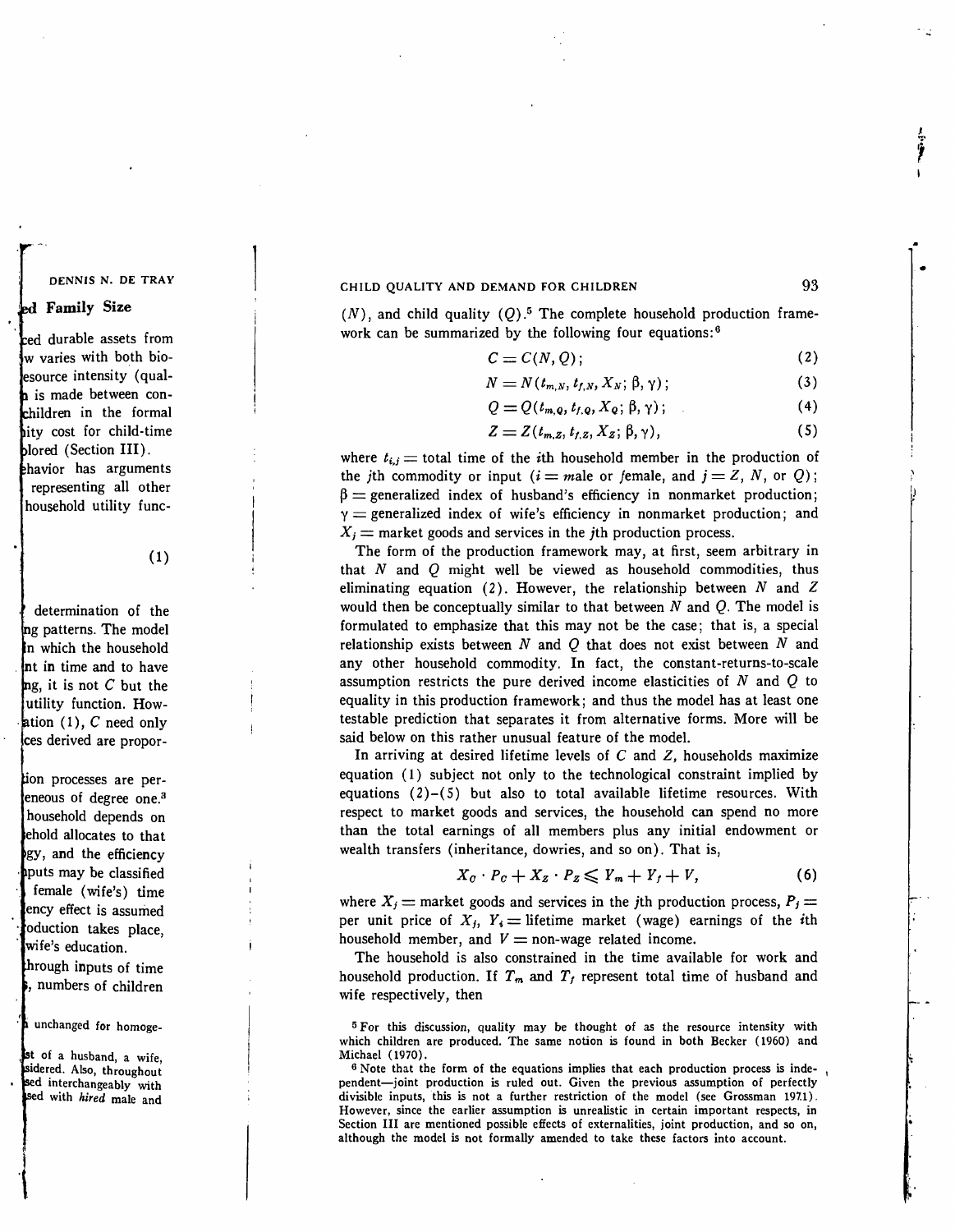$\cdot$ 

$$
T_m = L_m + t_{m,c} + t_{m,z}
$$
  
\n
$$
T_f = L_f + t_{f,c} + t_{f,z}
$$
 (7)

where  $t_{i,j}$ , as before, is time of the *i*th household member in the *j*th production process, and  $L_i$  indicates time spent in the market place (working).

Since time can be exchanged for goods at the market wage rate, the two constraints (eqq. [6], [7]) can be combined into the following "full wealth" or lifetime resource constraint:

$$
I = \pi_Z \cdot Z + \pi_G \cdot C
$$
  
=  $T_m \cdot W_m + T_f \cdot W_f + V,$  (8)

where  $I =$  household full wealth,  $\pi_i =$  shadow price to the household of the jth commodity,  $W_m$  = male lifetime wage rate (per unit time), and  $W<sub>f</sub>$  = female lifetime wage rate (per unit time).

The framework set out above is structured to emphasize the possibility that households can substitute quality for numbers of children in their production of child services. It has also been left unrestricted to illustrate that even in the simplified framework of equations  $(1)$ – $(8)$ , there are serious problems involved in predicting, a priori, changes in numbers of children.

The following equation, derived in detail in the Appendix, illustrates the complexity of determining changes in the demand for  $N$  for given changes in exogenous or predetermined variables in the system:7

$$
EN = (V/I)\eta EV
$$
  
\n
$$
- \alpha_{X_N} \{a[k\eta + (1 - k)\sigma] + (1 - \alpha)\sigma^* \}EP_N
$$
  
\n
$$
+ \alpha_{X_Q} (1 - \alpha) [\sigma^* - k\eta - (1 - k)\sigma]EP_Q
$$
  
\n
$$
+ \alpha_{X_Z} (1 - k)(\sigma - \eta)EP_Z
$$
  
\n
$$
+ [(1 - \alpha)\sigma^*(\alpha_{t_{m,Q}} - \alpha_{t_{m,N}}) + (1 - k)\sigma(\alpha_{t_{m,Z}} - \alpha_{t_{m,C}}) + (Y_m/I)\eta]EW_m
$$
  
\n
$$
+ [(1 - \alpha)\sigma^*(\alpha_{t_{f,Q}} - \alpha_{t_{f,N}}) + (1 - k)\sigma(\alpha_{t_{f,Z}} - \alpha_{t_{f,C}}) + (Y_f/I)\eta]EW_f
$$
  
\n
$$
+ \{(1 - \alpha)\sigma^*(\mu_{N,\beta} - \mu_{Q,\beta}) + (1 - k)\sigma(\mu_{C,\beta} - \mu_{Z,\beta}) + \eta[k\mu_{C,\beta} + (1 - k)\mu_{Z,\beta}]\}E\beta
$$
  
\n
$$
+ \{1 - \alpha)\sigma^*(\mu_{N,\gamma} - \mu_{Q,\gamma}) + (1 - k)\sigma(\mu_{C,\gamma} - \mu_{Z,\gamma}) + \eta[k\mu_{C,\gamma} + (1 - k)\mu_{Z,\gamma}]\}E\gamma,
$$

where  $E = d(\log)$  operator (percentage change);  $V = \text{non–wage-related}$ 

A multitude of simultaneity problems have been brushed aside in this statement. Probably the most important is the interdependence of the market wage rate and the amount of time spent in the home, an especially severe problem for women. For a recent attempt to deal with this, see Nerlove and Schultz (1970).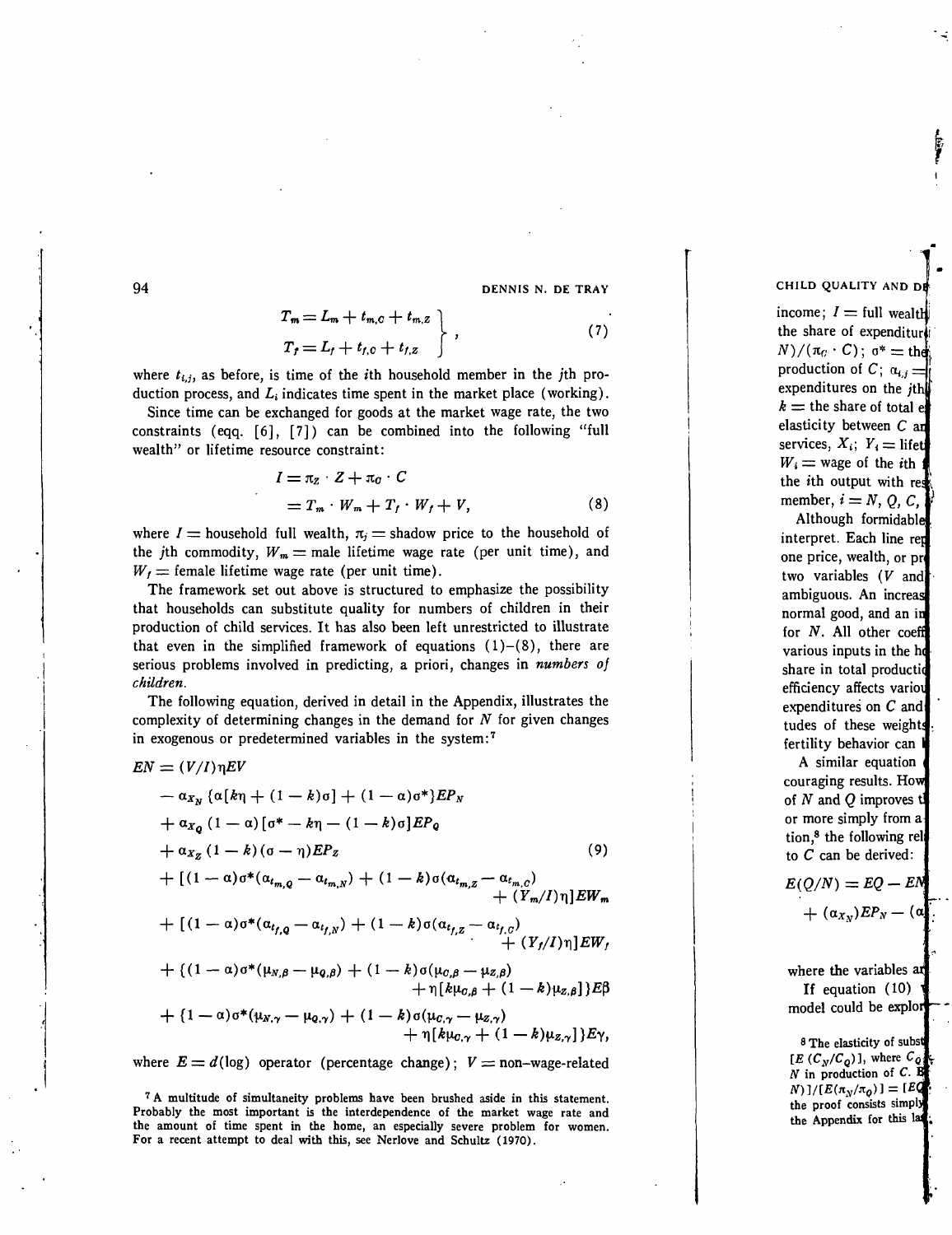income;  $I = \text{full wealth}$ ;  $\eta = \text{income elasticity of } C$ , child services;  $\alpha =$ the share of expenditures on N in total expenditures on C, that is,  $(\pi_N \cdot$  $N/(\pi_c \cdot C)$ ;  $\sigma^*$  = the elasticity of substitution between N and Q in the production of C;  $a_{i,j}$  = the share of expenditures on the *i*th input in total expenditures on the jth output, where  $i = X$ ,  $t_m$ ,  $t_f$  and  $j = N$ , Q, Z, C;  $k =$  the share of total expenditures on C in full wealth, I;  $\sigma =$  substitution elasticity between C and Z in  $U(C,Z)$ ;  $P_4$  = price of market goods and services,  $X_i$ ;  $Y_i$  = lifetime market earnings of the *i*th household member;  $W_i$  = wage of the *i*th family member; and  $\mu_{i,j}$  = the partial elasticity of the ith output with respect to the educational level of the jth household member,  $i = N$ , Q, C, Z, and  $j = \beta, \gamma$ .

Although formidable in appearance, this expression is not difficult to interpret. Each line represents the "weighted" effect on  $N$  of a change in one price, wealth, or productivity variable. Note that with the exception of two variables (V and  $P_N$ ), the signs of the elasticity coefficients are ambiguous. An increase in  $V$  will increase the demand for  $N$  if  $N$  is a normal good, and an increase in  $P_N$  will lead to a reduction in the demand for  $N$ . All other coefficients depend on  $(1)$  the relative importance of various inputs in the household production functions (as measured by their share in total production costs), (2) the degree to which male and female efficiency affects various production functions, and (3) relative household expenditures on  $C$  and  $Z$ . Unless one is willing to speculate on the magnitudes of these weights and efficiency effects, no a priori conclusions on fertility behavior can be drawn from the model.

A similar equation can be derived for child quality, with equally discouraging results. However, restricting the analysis to the *relative* amounts of  $N$  and  $Q$  improves the situation somewhat. Either from the above model, or more simply from a variant of the definition of the elasticity of substitution,<sup>8</sup> the following relationship for the percentage change in the ratio of  $Q$ to C can be derived:

$$
E(Q/N) = EQ - EN = \sigma^*[(\alpha_{t_{m,N}} - \alpha_{t_{m,Q}})EW_m + (\alpha_{t_{f,N}} - \alpha_{t_{f,Q}})EW_f
$$
  
+  $(\alpha_{X_N})EP_N - (\alpha_{X_Q})EP_Q - (\mu_{N,\beta} - \mu_{Q,\beta})E\beta - (\mu_{N,\gamma} - \mu_{Q,\gamma})E\gamma],$  (10)

where the variables are defined as in equation (9).

If equation (10) were estimatable, several interesting aspects of the model could be explored. Most important, the model assumes that derived

 $\cdot$ 

<sup>&</sup>lt;sup>8</sup> The elasticity of substitution between N and Q can be written as  $\sigma^* = [E (Q/N)]/$  $[E(C_N/C_Q)]$ , where  $C_Q$  and  $C_N$  are representatively the marginal products of Q and N in production of C. But, in equilibrium,  $\pi_N/\pi_Q = C_N/C_Q$ ; therefore,  $\sigma^* = \frac{FE}{Q}$  $N$ )  $/(E(\pi_y/\pi_o)) = (EQ-EN)/(E\pi_y-E\pi_o)$ , or  $EQ-EN = \sigma^* (E\pi_y-E\pi_o)$ . The rest of the proof consists simply of breaking  $E\pi_N$  and  $E\pi_0$  into their constituent parts (see the Appendix for this last step).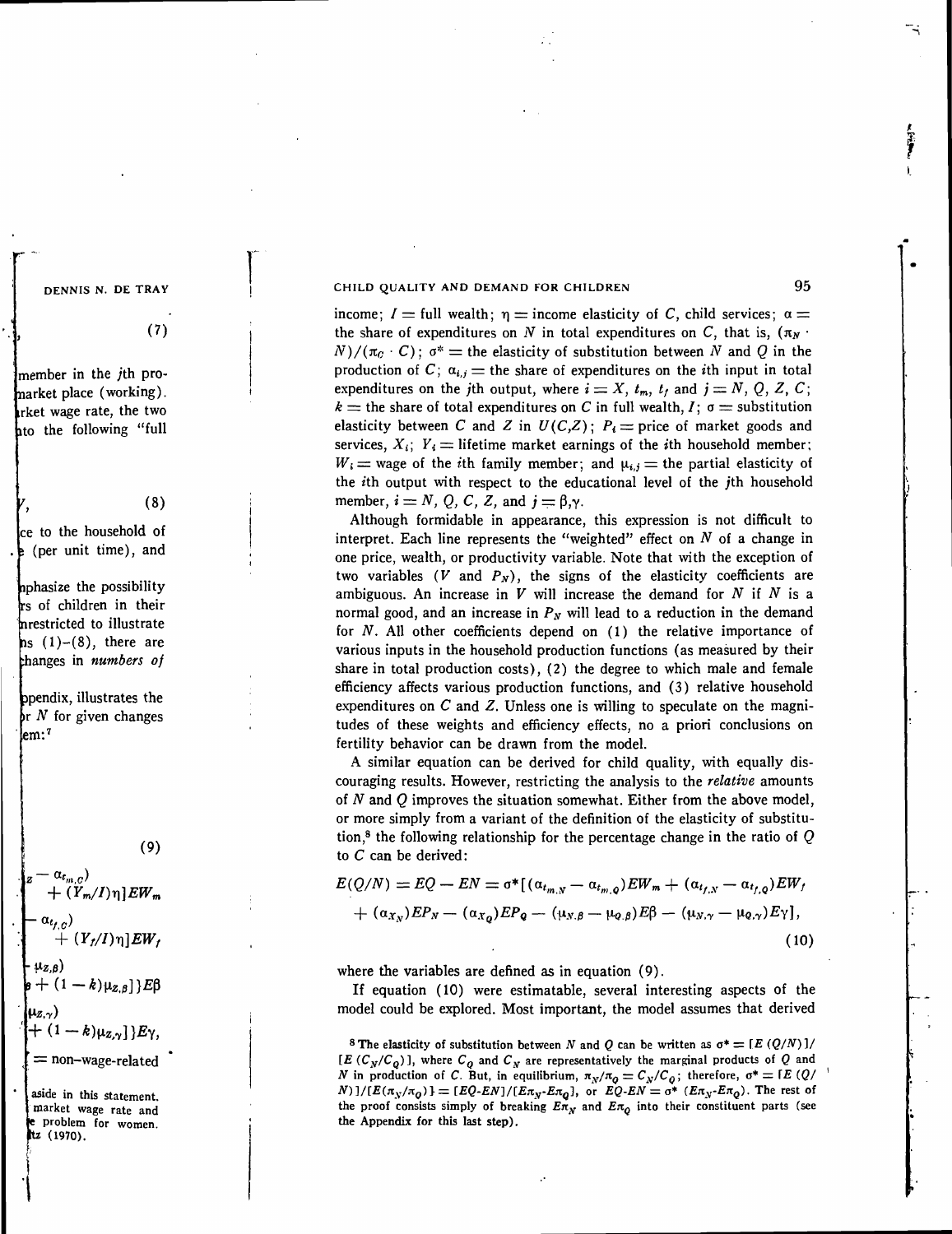pure income elasticities for  $N$  and  $Q$  are equal. This assumption runs counter to findings of studies in the demand for household durables and to previous speculations on the observed negative relationship between numbers of children and household income. The formulation has a clear, refutable hypothesis that changes in household full wealth will leave the ratio of  $O$  to  $N$  unaffected. Furthermore, it has the advantage of concentrating its explanatory power upon pure price effects.

There are several other important features of the model. One is the separation of price of time (wage rates) and education effects. The model assumes that education can affect household decisions ir lependent of its well-known effect on wage rates. Thus it is meaningful to speak of the effect of a change in education levels holding market time values constant. Serious empirical problems raised by this treatment are discussed below.9

Another feature of the model is that the husband and wife are treated symmetrically. Both are permitted either to work in the market place or to engage in household commodity production. Whether one or both choose to specialize depends especially upon the wage of the husband relative to that of the wife and the value of each spouse's time in home production.

## 1ff. Supporting Evidence and Related Issues

I want to summarize a detailed but nonrigorous discussion (see De Tray 1972a) of important parameters of the model just presented. I will first try to establish bounds for parameters associated with adult household members and then bounds for child-related parameters, and to indicate throughout the implications these "estimates" have for the model.

## Adult Time and Adult Education

Much of the ambiguity in signs of the coefficients of education (9) stems from a lack of information on relative weights for various inputs. It has often been assumed (see, e.g., Willis 1969) that since men spend less time in the home than women, expenditure shares in household production for male time are less than for female time. This assumption is seldom questioned even though male wages are above female wages in most households.<sup>10</sup> If  $\alpha_{t_{i}}$  represents the expenditure share of the *i*th individual's time in all household production, then it is not obvious a priori which is larger,  $\alpha_{t_{m,Z}}$  or  $\alpha_{t_{f,Z}}$ .

9 To be sure, there are some conceptual problems; again (see n. 7) they involve the simultaneous nature of the household decision-making process. For example, a woman's decision on the number of years of schooling she chooses to receive in general will not be independent of the number of children she wants.

10 Based on the Office of Economic Opportunity's Survey of Economic Opportunity, the husband's wage exceeded that of the wife in 81 percent of the households in which both spouses were working.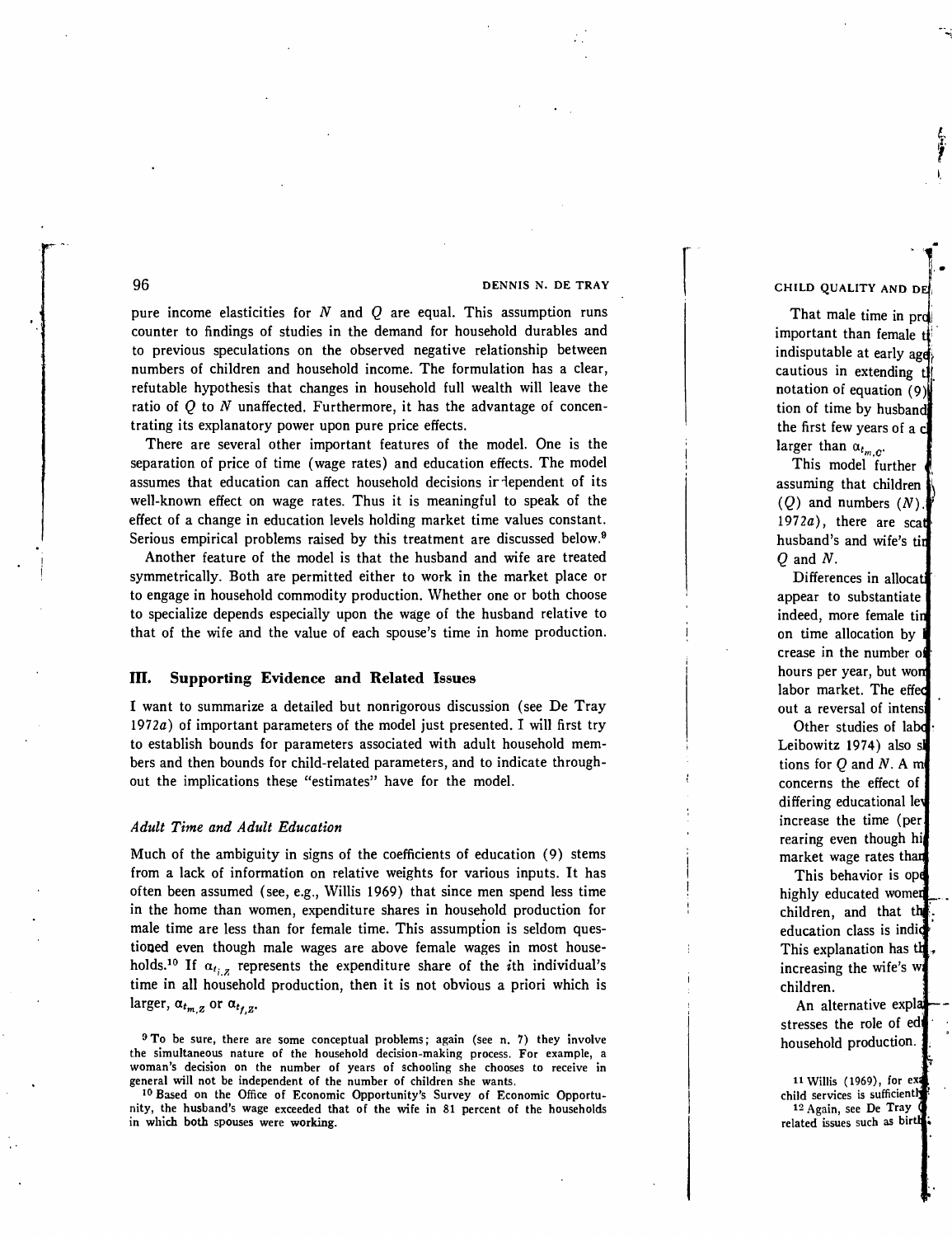That male time in production of child services (however defined) is less important than female time is even more generally accepted.<sup>11</sup> This seems indisputable at early ages, say for children under 6 years, but one must be cautious in extending this proposition to lifetime considerations. In the notation of equation (9),  $\alpha_{t_m,c}$  and  $\alpha_{t,c}$  are concerned with *lifetime* allocation of time by husbands and wives and not merely time allocation during the first few years of a child's life; but, for simplicity,  $\alpha_{t,c}$  will be assumed larger than  $\alpha_{t_{m},0}$ .

This model further complicates the analysis of the role of time by assuming that children are produced with two time-using inputs, quality  $(Q)$  and numbers  $(N)$ . Although the direct evidence is scarce (De Tray 1972a), there are scattered indications of the relative importance of husband's and wife's time in the production both of child services and of  $O$  and  $N$ .

Differences in allocation of time by men and women over the life cycle appear to substantiate the assumption that child-services production is, indeed, more female time-intensive than male time-intensive. In his work on time allocation by households, Smith  $(1972a)$  finds that with an increase in the number of young children in the household, men work more hours per year, but women substantially reduce the hours they work in the labor market. The effect of older children is less clear and does not rule out a reversal of intensities as children grow up.

Other studies of labor-force behavior (Cohen, Rea, and Lerman 1970: Leibowitz 1974) also shed some light on the underlying production functions for  $Q$  and  $N$ . A most important finding of these studies for this paper concerns the effect of children on time spent working by women with differing educational levels. Increasing a wife's educational level appears to increase the time (per child) she reallocates from market work to child rearing even though highly educated women, on the average, have higher market wage rates than do women with less education.

This behavior is open to several interpretations. One could argue that highly educated women (or households they reside in) desire high-quality children, and that the differential labor-force behavior of women by education class is indicative of the female time-intensity of child quality. This explanation has the prediction that, holding all other factors constant, increasing the wife's wage will reduce child quality more than numbers of children.

An alternative explanation, also consistent with the observed behavior, stresses the role of education as an efficiency (entrepreneurial) factor in household production. In this argument,<sup>12</sup> more-educated women are more

 $\ddot{\phantom{a}}$ 

<sup>11</sup> Willis (1969), for example, assumes that the role of male time in production of child services is sUfficiently small to be ignored.

<sup>12</sup> Again, see De Tray (1972a) for the details of this argument and a discussion of related issues such as birth control knowledge, simultaneity problems, and so on.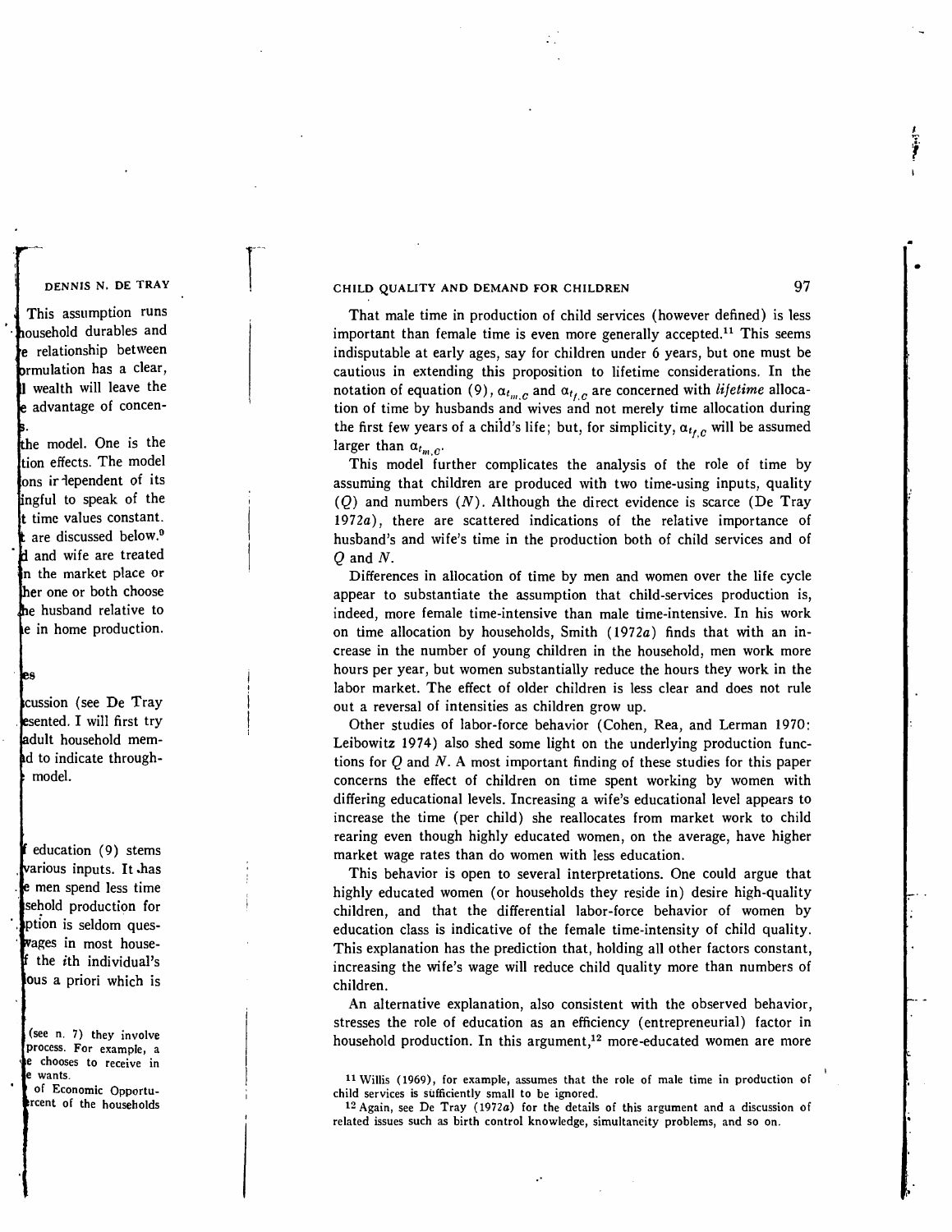,.

efficient at producing child quality relative to numbers of children. Furthermore, an increase in female education is not factor neutral in its effects on marginal products of inputs into the production of  $Q$ , but increases the value of female time more than the value of other inputs. If this is true, highly educated women will tend to allocate more time per child to childservices production, and produce more quality-intensive children than women with less education. This explanation of female labor-force behavior can be summarized as follows:

$$
\alpha_{t_{f,N}} > \alpha_{t_{f,Q}};
$$
  

$$
\mu_{Q,\gamma} > \mu_{C,\beta};
$$
  

$$
\mu_{Q,\gamma} > \mu_{N,\gamma}.
$$

Note that an increase in female wages does not tend to reduce quality per child. Which of these hypotheses better fits the data will be taken up in Section IV.

## Child-related Factors

#### Child-Time

No mention has been made as yet of the effect of child-time, or its value, on the household decision-making process. The formal model does not rule out producer-durable aspects of children, but there has been no systematic treatment of this characteristic. However, this factor has been an important consideration in past models of desired family size and thus requires some discussion.

Variation in the value of child-time has often been called upon as one explanation of urban-rural fertility differences. The gist of the argument is that farm children are a financial asset to their parents but city children are not; therefore, farm families will desire larger numbers of children than households in an urban environment, other things being equal. Note that the emphasis is on the market (work) value of child-time. As the household production model emphasizes, time can usually be productively employed within the household as well. One implication of the traditional argument, therefore, is that the elasticity of substitution between child time and "hired" time is larger than that between child-time and adult home-time. If this were not true, parents who live in urban areas could substitute the child-time for their own time in the home, enabling them to allocate more hours to work.13 Thus, in household production models rural child-time

<sup>13</sup> The argument does not preclude the farm environment from having any effect on desired fertility; it simply reduces the expected magnitude of the effect. In fact, one would predict that the increase in the range of alternative uses for child-time caused by establishing a family business such as farming would have a positive effect on desired fertility. But, unless the new alternative significantly increased the value of child-time to the household, the expected magnitude of the effect would not be large.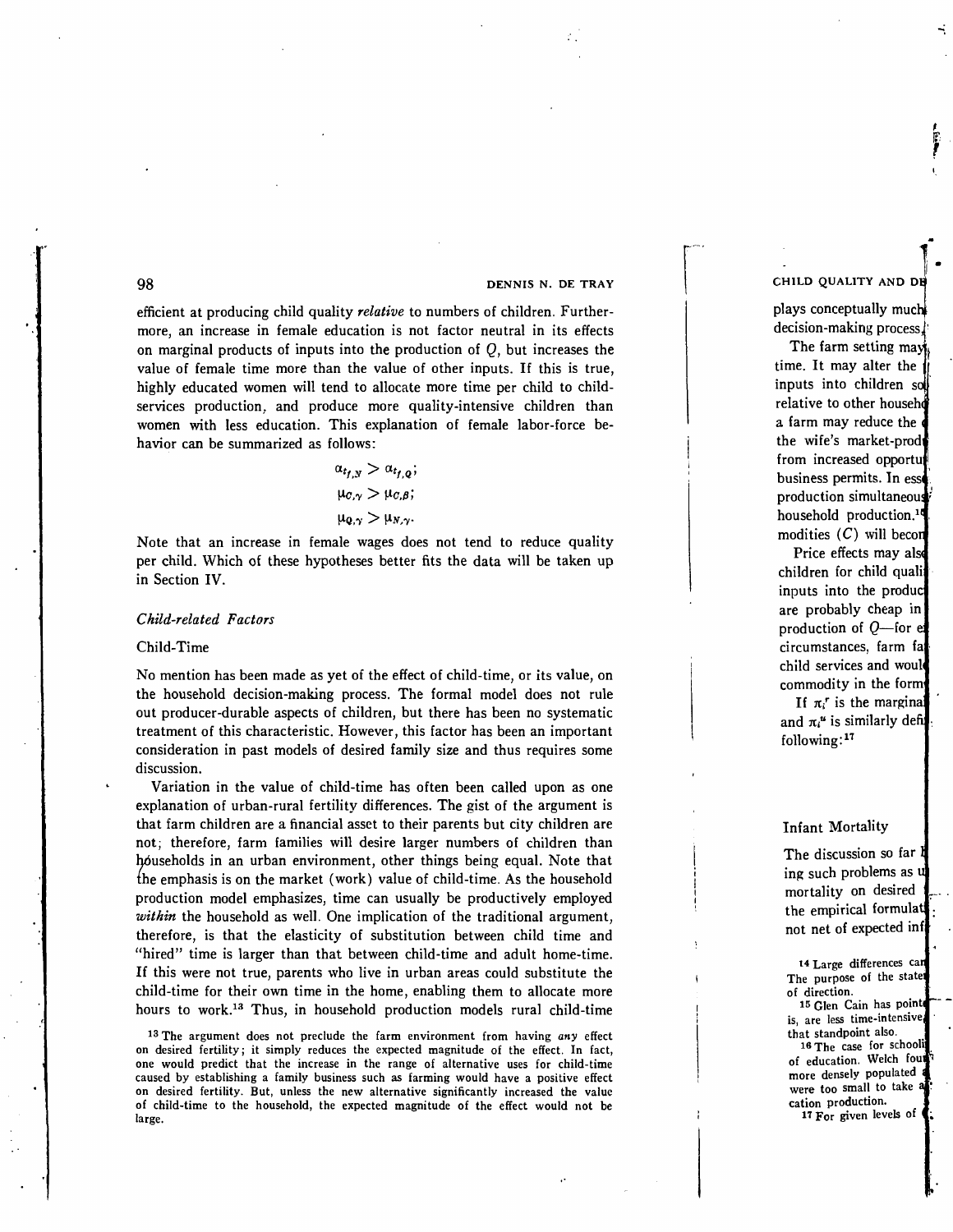## CHILD QUALITY AND DEMAND FOR CHILDREN 99

plays conceptually much the same role as urban child-time in the household decision-making process, reducing the expected difference from this source.<sup>14</sup>

The farm setting may affect more than just expected returns from childtime. It may alter the price of both time and market goods and services inputs into children so as to lower the shadow price of child services relative to other household production-consumption. For example, living on a farm may reduce the cost of female time in household production even if the wife's market-productivity level is unchanged. The reduction stems from increased opportunity for joint production which a family-operated business permits. In essence, a farm wife can work and participate in home production simultaneously, reducing the opportunity cost of female time in household production.15 If this is true, then female time-intensive commodities (C) will become more attractive to a farm household.

Price effects may also encourage farm families to substitute numbers of children for child quality within their production of child services. Goods inputs into the production of  $N$ —for example, basic food and shelter are probably cheap in rural areas relative to purchased inputs into the production of  $Q$ —for example, schooling,<sup>16</sup> books, and travel. Under these circumstances, farm families would find  $Q$  a costly means of increasing child services and would choose to hold relatively large proportions of that commodity in the form of numbers of children.

If  $\pi_i^r$  is the marginal cost of the *i*th commodity or input in rural areas, and  $\pi_i^u$  is similarly defined for urban areas, then this discussion implies the following:17

$$
\frac{\pi_{\textit{N}}^{\textit{r}}}{\pi_{\textit{Q}}^{\textit{r}}}<\frac{\pi_{\textit{N}}^{\textit{u}}}{\pi_{\textit{Q}}^{\textit{u}}}.
$$
 In  
fant Mortality

The discussion so far has treated both  $N$  and  $Q$  as expected values, ignoring such problems as uncertainty and poor forecasting: The effect of infant mortality on desired family size requires elaboration, however, since in the empirical formulation of the model the proxy for desired family size is not net of expected infant losses. To correct for this, the usual procedure is

<sup>14</sup> Large differences cannot be ruled out, given the empirical nature of the issue. The purpose of the statement is to emphasize that the matter is one of degree, not of direction.

 $15$  Glen Cain has pointed out that farm children may require less supervision, that is, are less time-intensive, than urban children and consequently are less costly from that standpoint also.

16 The case for schooling seems clear from Finis Welch's work (1966) on auality of education. Welch found that rural areas were at a disadvantage compared with more densely populated areas in the production of "education" because rural schools were too small to take advantage of the apparently large economies of scale in education production.

<sup>17</sup> For given levels of Q and N.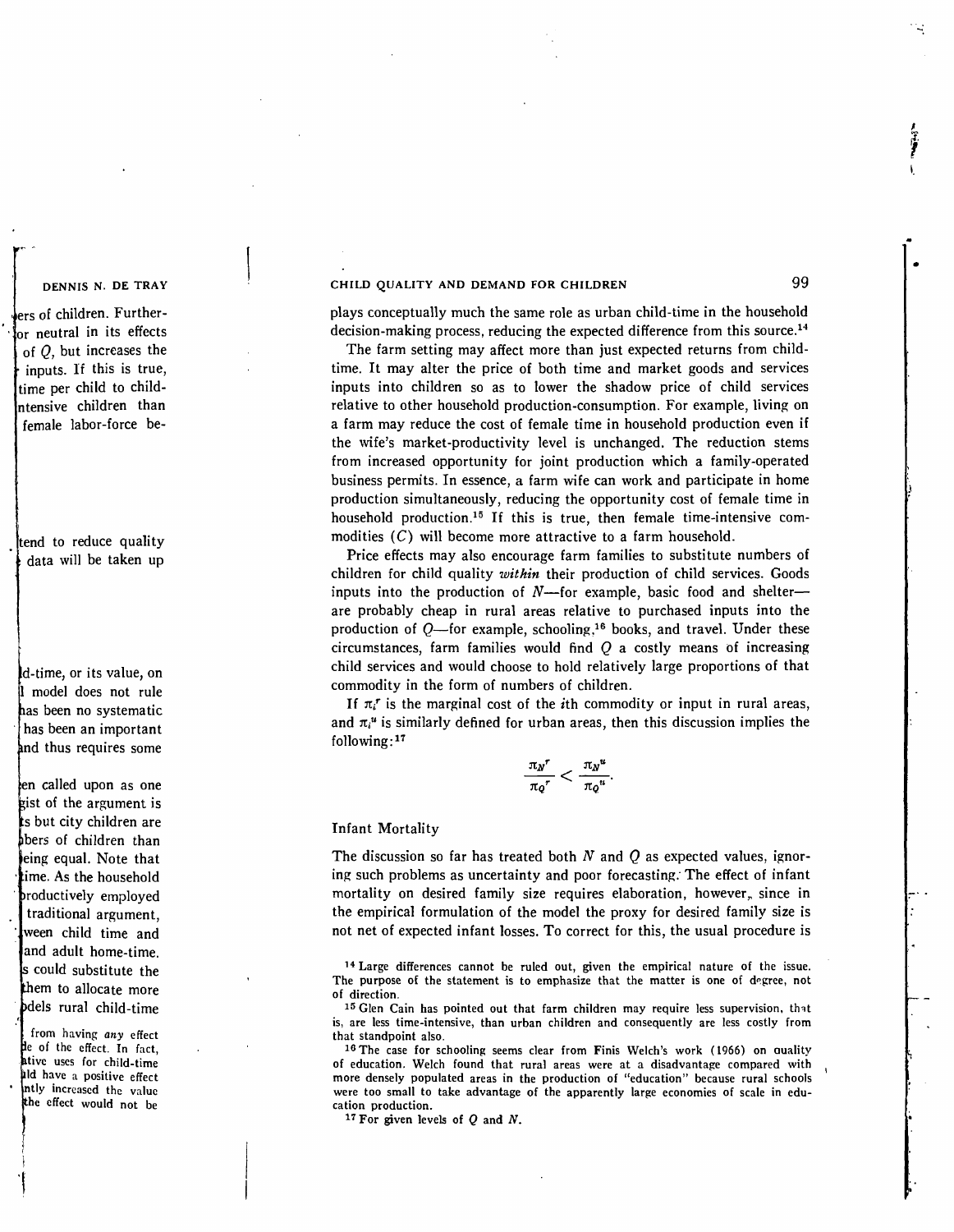to enter a measure of infant or child mortality as an independent variable in regressions on desired numbers of children. Traditionally, the predicted sign for this variable has been positive, based on the argument that high infant mortality causes parents to hear a relatively large number of children to ensure a given number surviving to adulthood. Note that in this theory the implicit assumption that leads to the predicted positive relationship is that, other things being equal, all parents desire the same number of surviving children, regardless of the infant mortality levels they expect. To justify this assumption, either the demand for surviving children must be perfectly inelastic, or the cost of an infant death must be zero. It is unlikely that either of these conditions holds; in fact, economic theory would lead us to argue that one factor on which parents base their "target" family size is expected losses from infant deaths or, more accurately, the costs associated with these losses. Thus, whether an increase in infant mortality raises or lowers observed numbers of children-ever-born will depend in part on the costs associated with infant deaths (both pecuniary and psychic), and on the elasticity of demand for surviving children.

As O'Hara (1972) points out, other forces, specifically the substitution between  $Q$  and  $N$  in the household's production of child services, may encourage parents to have large numbers of children, holding other things constant, in a regime of high infant mortality. The important distinction, however, is that these forces do not imply the strong "replacement" relationship that the traditional argument does. To summarize, if Pr represents the probability that an infant will survive to adulthood, then,

$$
\frac{\partial N}{\partial Pr} \geq 0;
$$
  

$$
\frac{\partial Q/N}{\partial Pr} > 0.
$$

#### Summary and Predictions of the Model

Although the model and subsequent discussion result in few unambiguous predictions,18 we are left with strong expectations on the signs of certain coefficients in equations (9) and (10).

In equation (9), female variables should "dominate" male variables. The effect of a change in female education or wage rates should be larger in absolute terms and contribute more to the explanatory power of the estimated equation than changes in male education or wages. Furthermore, since the female wage coefficient contains large negative substitution effects, and that for the male does not, the former should be arithmetically smaller

<sup>18</sup> In fact, in equation (9), if (as is true) separate measures of the price of market goods and services inputs into  $Q$  and  $N$  are not available, the only remaining prediction is that an increase in non-wage-related income should increase the demand for  $N$ .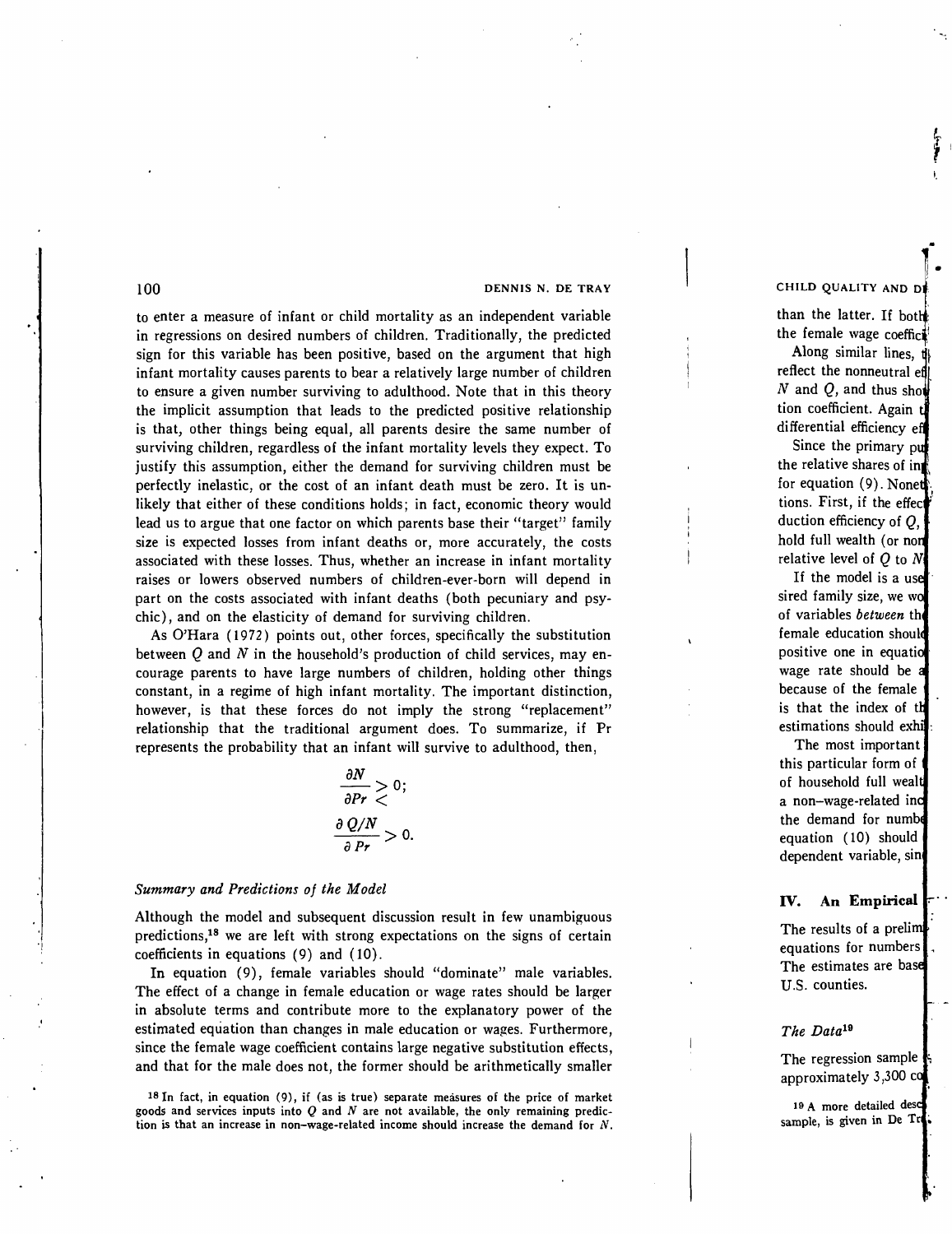## CHILD QUALITY AND DEMAND FOR CHILDREN 101

than the latter. If both C and N are female time-intensive, the sign for the female wage coefficient should, in fact, be negative.

Along similar lines, the sign of the female education coefficient should reflect the nonneutral efficiency effect of that variable on the production of  $N$  and  $Q$ , and thus should be arithmetically smaller than the male education coefficient. Again the female coefficient is likely to be negative if the differential efficiency effect is a significant factor.

Since the primary purpose of equation (10) is a qualitative estimate of the relative shares of inputs into  $N$  and  $Q$ , predictions are less apropos than for equation (9). Nonetheless, the theory and discussion imply two propositions. First, if the effect of female education is predominantly on the production efficiency of Q, then  $\mu_{0,\gamma} = \mu_{N,\gamma}$  should be positive. Second, household full wealth (or non—wage-related income) should have no effect on the relative level of  $O$  to  $N$ .

If the model is a useful representation of household decisions about desired family size, we would also expect certain consistencies in the behavior of variables between the two equations. One has already been mentioned female education should have a negative coefficient in equation (9) and a positive one in equation (10). Another is that the coefficient for female wage rate should be arithmetically smaller in equation (9) than (10), because of the female time-intensity of child services in general. A third is that the index of the price of market goods and services used in the estimations should exhibit consistent behavior in both equations.

The most important implied consistency from the standpoint of testing this particular form of the fertility model, however, is that for the behavior of household full wealth in the two equations. As equation (9) indicates, a non—wage-related increase in full wealth should unambiguously increase the demand for numbers of children. In contrast, that same variable in equation (10) should have neither positive nor negative effects on the dependent variable, since it is assumed to affect  $N$  and  $Q$  equally.

#### 1V. An Empirical Formulation of the Model

The results of a preliminary empirical investigation of the derived-demand equations for numbers of children (9) and quality per child (10) follow. The estimates are based on aggregate data drawn from a cross section of U.S. counties.

#### The Data'°

The regression sample consists of 555 counties randomly selected from the approximately 3,300 counties of the continental United States; the primary

<sup>19</sup> A more detailed description of the data, including a list of the counties in the sample, is given in De Tray (1972a).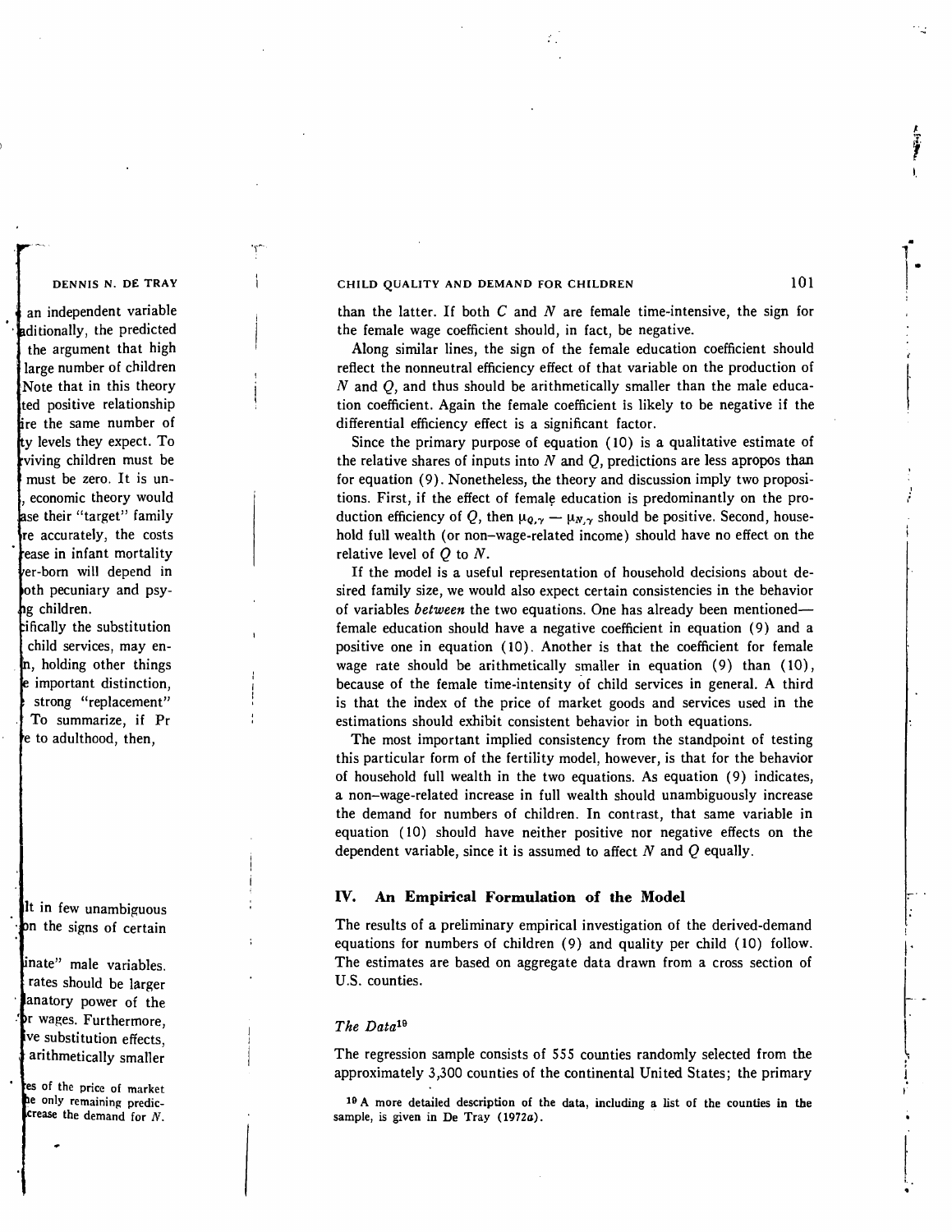## $102$  DENNIS N. DE TRAY

 $\cdot$ 

data source is the 1960 U.S. Census of Population (U.S., Bureau of the Census 1963b). Since these data are cross-sectional, they have a number of shortcomings. First, they fail to capture the dynamic nature of the decisionmaking process. Second, for the women who make up the sample, relevant values of the variables are those 10-20 years prior to 1960.<sup>20</sup> Third, the theory yields equations whose form requires that the variables be expressed in percentage changes, while the data are measures of levels.<sup>21</sup>

## The Variables

The two dependent variables in the theoretical framework are numbers of children, N, and quality per child,  $Q/N$ . The numbers-of-children variable has a relatively close empirical counterpart, children-ever-born to women of sufficient age to have completed families.<sup>22</sup> For this analysis women aged 35–44 were chosen as the group with essentially completed fertility.<sup>23</sup>

Constructing an operational measure of child quality is a more difficult task. One approximate measure, in one sense of the term, is the expected full wealth of the child. The best available statistic summarizing a child's future economic prospects is the amount of education that child will receive. With the additional assumption that parents base their expectations on current conditions, quality per child is empirically estimated by the following formula:

$$
\text{EXPED}_{j} = \sum_{i=1}^{n} \left( \frac{\text{ENR}_{i,j}}{\text{POP}_{i,j}} \right) \left( \frac{\text{EDEXP}_{j}}{\sum_{i=1}^{N} \text{POP}_{i,j}} \right),
$$

where  $EXPED_i =$  expected public school investment per child in dollars the following formula:<br>  $\text{EXPED}_j = \sum_{i=1}^n \left( \frac{\text{ENR}_{i,j}}{\text{POP}_{i,j}} \right) \left( \frac{\text{EDEXP}_j}{\sum_{i=1}^N \text{POP}_{i,j}} \right),$ <br>
where  $\text{EXPED}_j = \text{expected public school investment per child in dollars}$ <br>
for the *j*th county;  $\text{ENR}_{i,j} = \text{number enrolled in school in the } i\text{th age}$ <br>
group of the *j*th county;  $\text{POP$ group of the jth county;  $POP_{i,j} =$  population in the *i*th age group of the

20 This problem may not be too severe, given the time-invariant nature of the variables used in the study.

21 This transition does not affect the expected sign of the coefficients, however. The fundamental assumption required is that the parameters are constant over the entire range of the activity in question.

22 One problem with this measure is that desired family size and completed family size may differ. The most often cited example of this is that poorly educated, lowincome households do not have sufficient birth control knowledge to limit children to the desired number. Although this view cannot be ruled out, the regression results offer little support for it.

<sup>23</sup> This choice was governed by the fact that this is the oldest age group for which the Census gives children-ever-born figures at the county level in 1960. One might argue, however, that some women in the group may plan to have additional children. If this were particularly true for women who postponed having children in order to participate in another time-intensive activity, attending college, then female education and children-ever-born would exhibit a spurious negative correlation. Fortunately, this does not appear to be true. (See De Tray [1972a] or Sutton and Wunderlich [1967] for evidence supporting this statement.)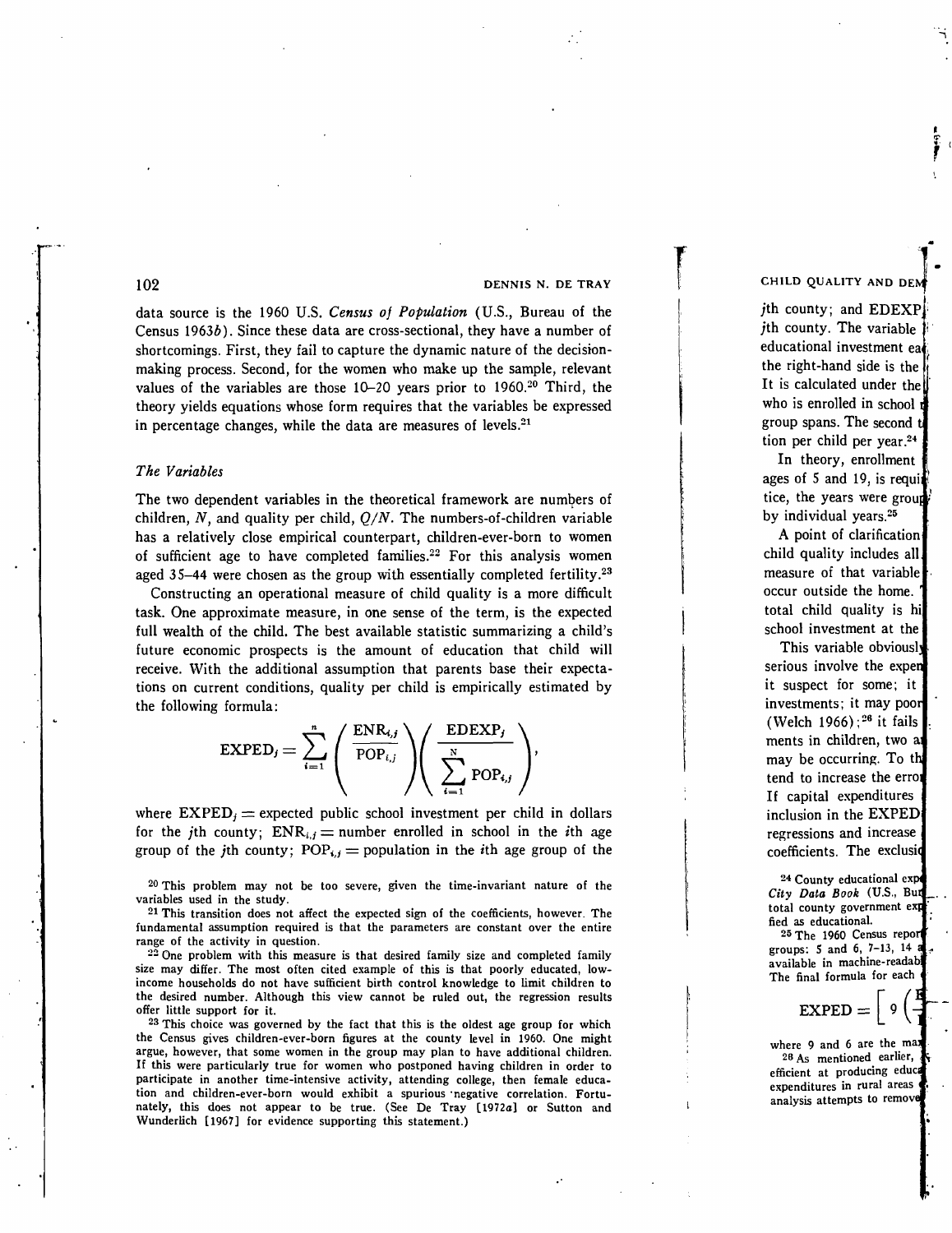*j*th county; and  $EDEXP_i =$  total public educational expenditures by the jth county. The variable EXPED measures, in dollars, the county public educational investment each child is expected to receive. The first term on the right-hand side is the expected number of years of schooling per child. It is calculated under the assumption that each child of the *i*th age group who is enrolled in school receives 1 year of schooling for each year the age group spans. The second term is the expected county expenditure on education per child per year.24

In theory, enrollment and population for each year, say between the ages of 5 and 19, is required to calculate this measure accurately. In practice, the years were grouped, since the Census does not report enrollment by individual years.25

A point of clarification may be necessary here. In the theoretical model, child quality includes all investments in children, whereas the operational measure of that variable appears to capture only those investments that occur outside the home. The assumption implicit in the transition is that total child quality is highly positively correlated with expected public school investment at the county level.

This variable obviously has a number of other shortcomings. The most serious involve the expenditure component. Its political nature will make it suspect for some; it contains both current expenditures and capital investments; it may poorly reflect the quality of education being produced (Welch 1966);<sup>26</sup> it fails to capture either private school or college investments in children, two areas where much of the variation in child quality may be occurring. To the extent that these criticisms are valid, they will tend to increase the error with which EXPED measures quality per child. If capital expenditures are randomly distributed among counties, their inclusion in the EXPED variable will reduce the explanatory power of the regressions and increase the standard errors associated with the estimated CHILD QUALITY AND DEMAND FOR CHILDREN 103<br>
ith county; and EDEXP<sub>F</sub> = total public educational expenditures by the<br>
the county The variable EXPED measures, in dollars, the county public<br>
educational investment each child

> $24$  County educational expenditures are calculated from data in the 1962 County and City Data Book (U.S., Bureau of the Census 1962). The data are in the form of total county government expenditures and the percentage of those expenditures classified as educational.

> <sup>25</sup> The 1960 Census reported enrollment at the county level for the following age groups: 5 and 6, 7—13, 14 and 15, 16 and 17, 18 and 19. Population estimates were available in machine-readable form only in five-year groups except for 14-year-olds. The final formula for each county, therefore, took the following form:

$$
\text{EXPED} = \left[ \; 9 \left( \frac{\text{ENR}_{5-13}}{\text{POP}_{5-13}} \right) + 6 \left( \frac{\text{ENR}_{14-19}}{\text{POP}_{14-19}} \right) \right] \left( \frac{\text{EDEXP}}{\text{POP}_{5-19}} \right),
$$

where 9 and 6 are the maximum possible years of schooling for each age grouping. <sup>26</sup> As mentioned earlier, Welch (1966) found that rural schools were often less efficient at producing education than their urban counterparts; thus, higher school expenditures in rural areas did not always mean higher educational output. Since the analysis attempts to remove this rural effect, the problem is somewhat mitigated here.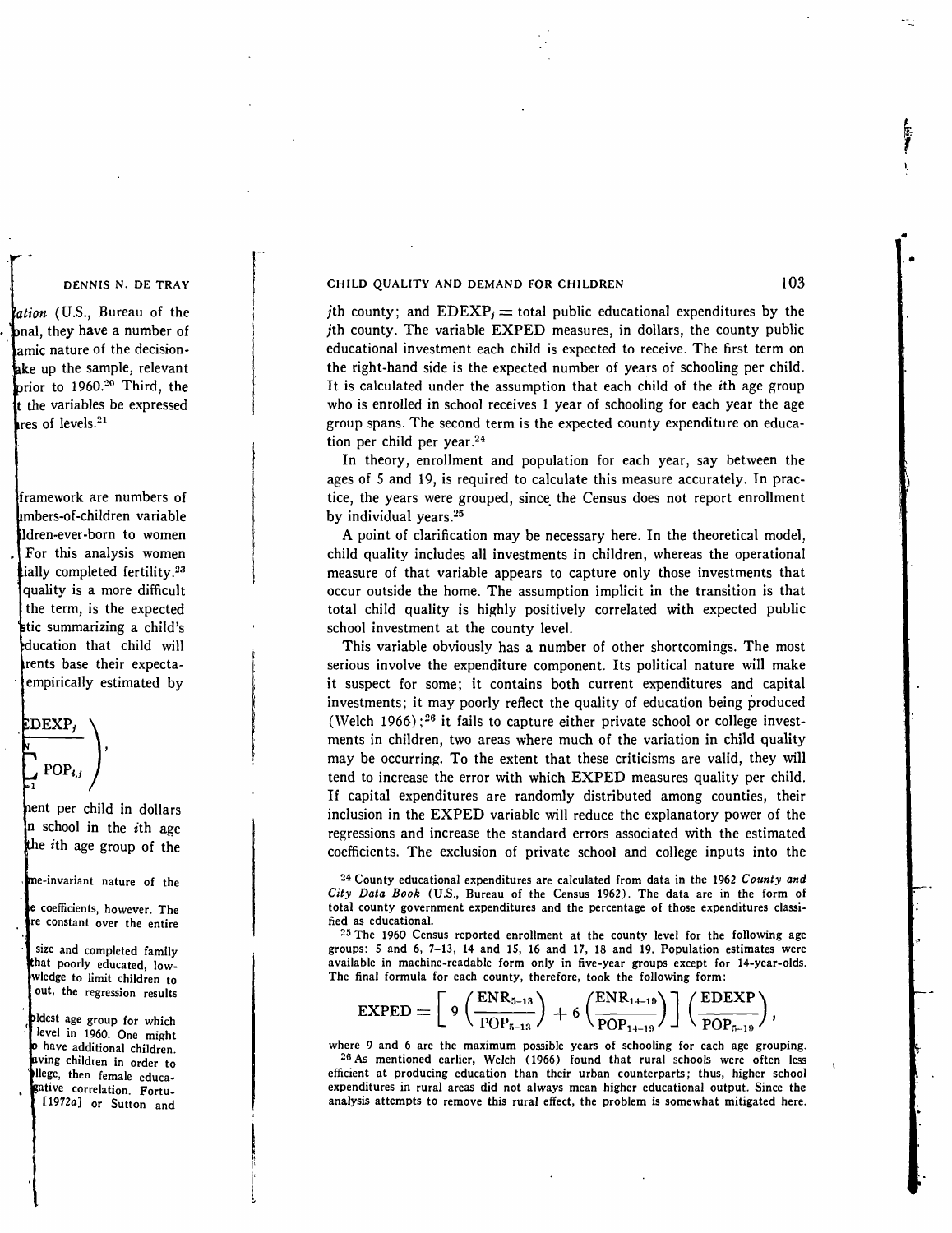$\cdot$ 

educational process will reduce overall variation in EXPED and understate the amount of education received in "high-quality" counties, biasing estimated coefficients toward zero.

The independent variables are more straightforward.<sup>27</sup> Male and female efficiency parameters,  $\beta$  and  $\gamma$ , are measured by median years of schooling of adults aged 25 and over. Since wage rates by sex are not currently available at the county level, median earnings are used to measure these variables. Male earnings and male wage rates are sufficiently highly correlated, at both the aggregate and the household level, so that earnings are a respectable proxy for wage rates. The same, unfortunately, is not true for female earnings and wages. Smith's  $(1972a)$  work points toward.virtually no correlation between wages and earnings for individual women over their lifetimes; however, at the highly aggregate state level, this correlation is almost as strong as that for men.<sup>28</sup> Even though the state sample should more closely approximate the county sample than the individual data used by Smith, the lack of wage rates by sex is a serious shortcoming of the county data.

A second very serious problem with using observed earnings and even actual wage rates to measure the value of the wife's time in the market place was alluded to in Section II. Neither the level of wages a woman can command in the market place nor, certainly, her market earnings are independent of the number of children she has or wants to have in the future. Thus, as is well known, ordinary least-squares (OLS) regression techniques may yield seriously biased estimates of the impact of female wages on desired children. I attempt to correct this shortcoming of the OLS estimates by using two-stage least-squares (TSLS) techniques, but the results are not encouraging.29

Other income  $(V$  in the model) has traditionally been difficult to measure. The Census does not enumerate other income separately but does record median male and female earnings and median income. Unfortunately, since base populations for these figures differ, it is not meaningful either to calculate other income by subtracting earnings from total income30 or to enter all three measures in the same regression.

27 One overall shortcoming, however, is that none of the independent variables is age-specific. See De Tray (1972a) for a discussion of this problem. As will be seen, an attempt is made to overcome this problem through two-stage least-squares estimation techniques.

28 The simple correlation for the 48 contiguous states between male earnings and male wages is 0.91; that same correlation for women is 0.88. The wage figures were taken from Social Security full-time (four-quarter) earnings data (U.S., Department of Health, Education and Welfare 1968b).

29 Professor Ashenfelter's comment on this paper was written before the TSLS estimates were available, but I doubt that the gist of his remarks would have changed had he seen them.

30 In fact, this procedure would lead to a negative average value for other income.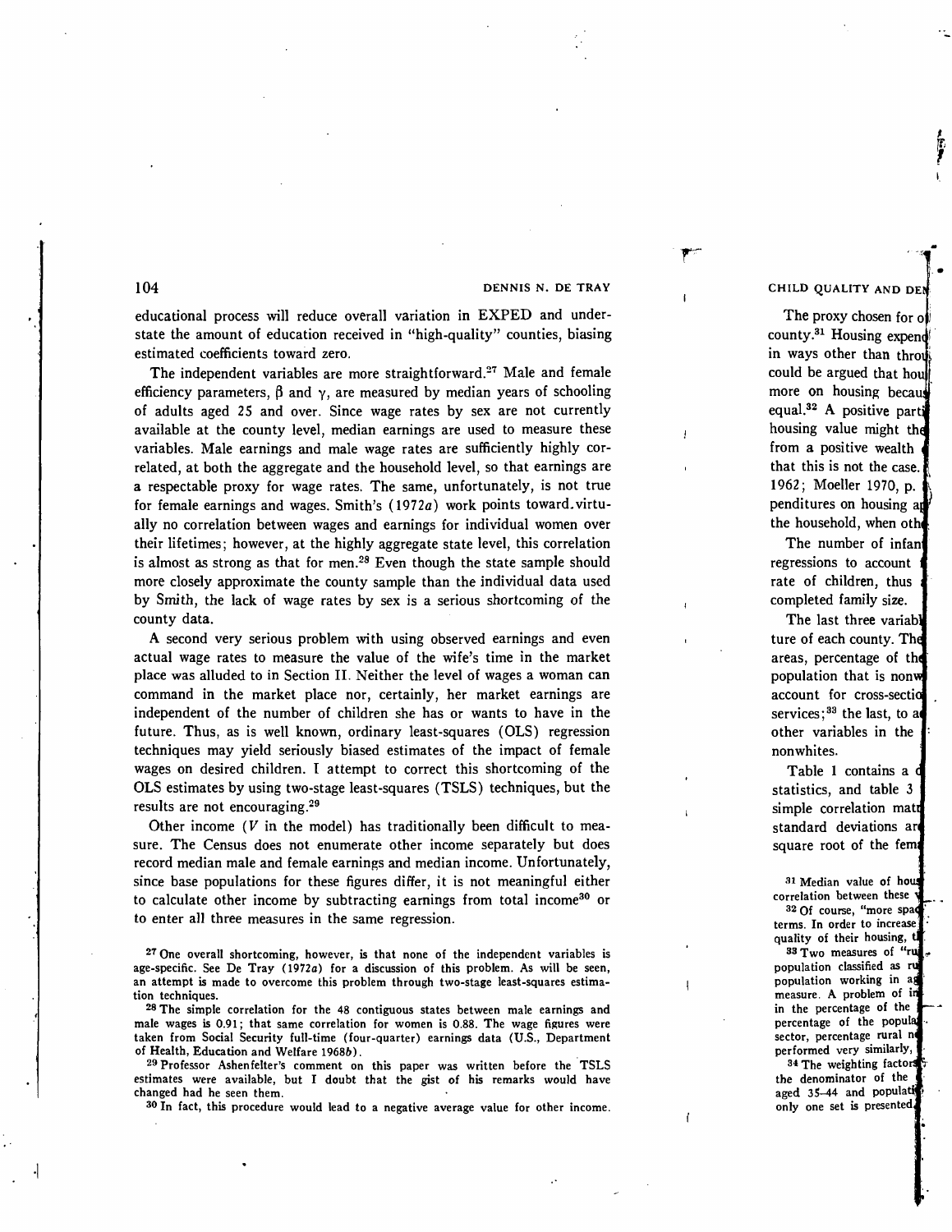#### CHILD QUALITY AND DEMAND FOR CHILDREN 105

The proxy chosen for other income is the median value of housing in each county.31 Housing expenditures and family size may, of course, be related in ways other than through the postulated wealth effect. For example, it could be argued that households with large numbers of children will spend more on housing because they require more space, other things being equal.32 A positive partial correlation between numbers of children and housing value might therefore stem from this "scale" effect rather than from a positive wealth effect. The available empirical evidence indicates that this is not the case. The results of three separate investigations (Reid 1962; Moeller 1970, p. 83; and De Tray 1972a, p. 57) confirm that expenditures on housing appear to be independent of number of children in the household, when other factors are held constant.

The number of infant deaths per 1,000 live births is included in the regressions to account for exogenous variation in the expected survival rate of children, thus allowing children-ever-born to be interpreted as completed family size.

The last three variables measure the general economic and social structure of each county. They are: percentage of the population living in urban areas, percentage of the population that is rural, and percentage of the population that is nonwhite. The first two are included in an attempt to account for cross-sectional variation in the price of market goods and services;<sup>33</sup> the last, to account for differences (if any) not captured by the other variables in the economic opportunities and constraints faced by nonwhites.

Table 1 contains a description of the variables, table 2 has summary statistics, and table 3 gives weighted summary statistics. Table 4 is a simple correlation matrix for the variables. The "weighted" means and standard deviations are based on the original sample weighted by the square root of the female population aged  $35-44$ .<sup>34</sup>

31 Median value of housing and median income are highly correlated: the simple correlation between these variables for this sample is 0.82.

32 Of course, "more space" and "larger housing expenditures" are not synonymous term3. In order to increase their physical living space, families may reduce the overall quality of their housing, thus keeping housing expenditures constant.

38 Two measures of "ruralness" were used originally, one being percentage of the population classified as rural farm, and the other, the percentage of the employed population working in agriculture. Initial estimates contained only the rural-farm measure. A problem of interpretation arose with this variable in that any increase in the percentage of the population classified as rural farm while holding constant percentage of the population classified as urban implies that the only remaining sector, percentage rural nonfarm, must be decreasing. However, since both measures performed very similarly, only the rural-farm results are reported here.

34 The weighting factors are chosen so that the moment matrix will be weighted by the denominator of the dependent variable. Since both weighting factors (women aged 35—44 and population aged 5—19) yield similar weighted summary statistics, only one set is presented.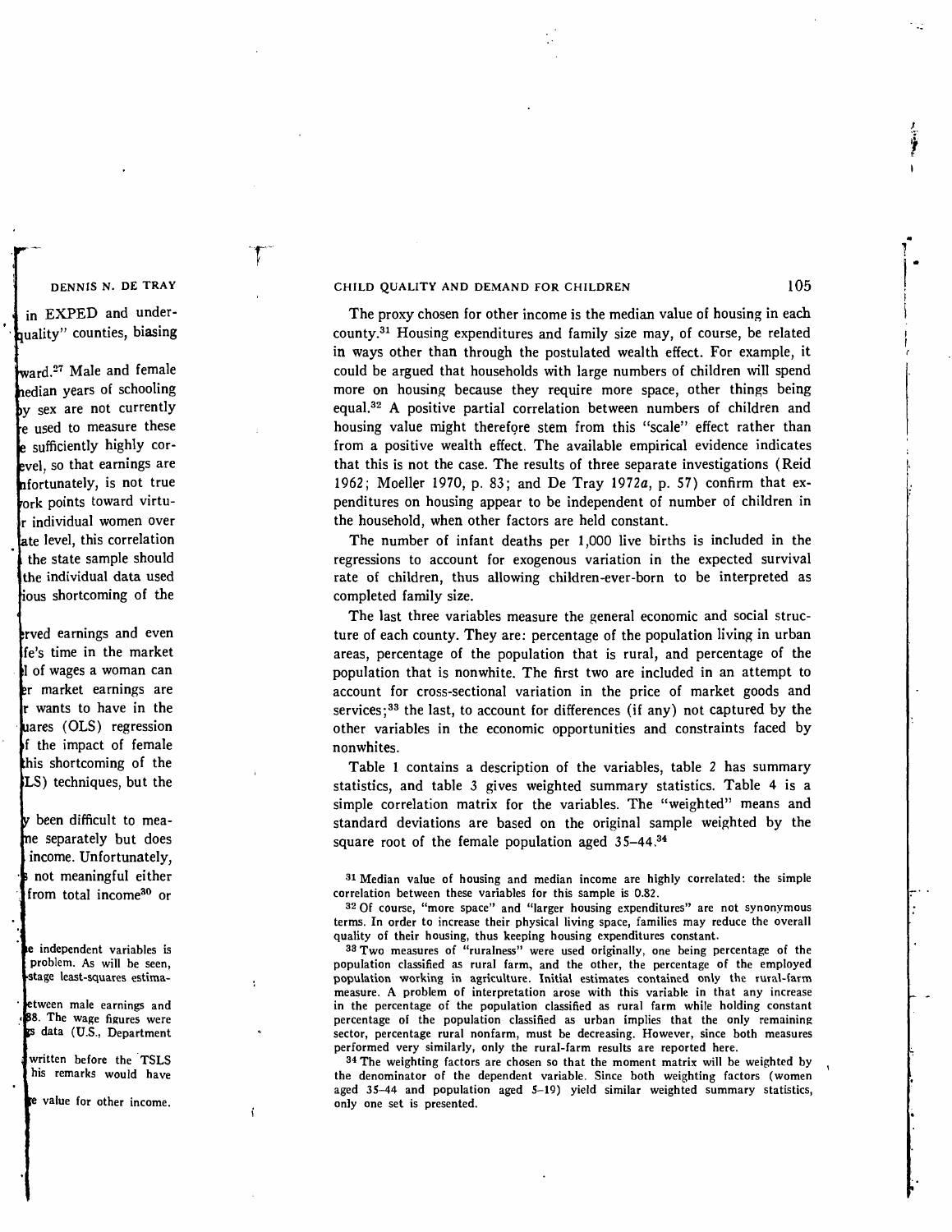| Variable<br>Name  | Conceptual<br>Equivalent | Description                                                                        |
|-------------------|--------------------------|------------------------------------------------------------------------------------|
| $CEB35*$          | N                        | Children-ever-born per 1,000 married wo-<br>men aged 35–44, in 1960                |
| $EXPED*$          | Q/N                      | Expected public school investment per child<br>$(\$)$ (see text for formula), 1960 |
| $EDM$             | ß                        | Median years of schooling for men aged<br>$25 + 1960$                              |
| $EDF$             | γ                        | Median years of schooling for women, aged<br>$25 + 1960$                           |
| $\text{MALEARN*}$ | $W_{m}$                  | Median earnings (\$) of males who had<br>earnings in 1959                          |
| $FEMEARN*$        | w,                       | Median earnings (\$) of women who had<br>earnings in 1959                          |
| $HSEVAL^{*}$      | I                        | Median value of housing $(\$)$ , 1960                                              |
| $INFDTH$          | $\cdots$                 | Infant deaths per 1,000 live births, 1960                                          |
| <b>URBAN</b>      | $P_N/P_Q$                | Population $(\% )$ living in towns of 2,500<br>inhabitants or more, 1960           |
| <b>RURAL</b>      | $P_0/P_N$                | Population $(\%)$ living on farms, 1960                                            |
| <b>RACE</b>       | $\ddotsc$                | Population $(\%)$ nonwhite, 1960                                                   |
|                   |                          |                                                                                    |

TABLE 1 THE REGRESSION VARIABLES

\* Variable entered in log form.

## The Results<sup>35</sup>

The results of the regression analysis are presented in table 5. As the model of Section II indicates, the two dependent variables, children-everborn and the expected schooling investment per child, as well as all mea-

| Variable                      | Mean    | <b>SD</b> | Minimum | Maximum  |
|-------------------------------|---------|-----------|---------|----------|
| <b>CEB 35</b><br>. <b>.</b> . | 3,116.3 | 568.6     | 1,962.0 | 5,346.0  |
| <b>EXPED</b><br>.             | 2,758.3 | 1,180.0   | 323.0   | 8,872.1  |
| <b>EDM</b><br>.               | 9.11    | 1.44      | 4.9     | 12.6     |
| $EDF$                         | 9.98    | 1.52      | 5.7     | 12.6     |
| MALEARN                       | 3,366.1 | 1.119.6   | 913.0   | 6,546.0  |
| <b>FEMEARN</b><br>.           | 1.575.0 | 517.4     | 442.0   | 3.343.0  |
| <b>HSEVAL</b><br>.            | 8,014.1 | 2,882.9   | 5,000.0 | 20,200.0 |
| <b>INFDTH</b>                 | 27.5    | 11.4      | 0.0     | 72.5     |
| <b>URBAN</b><br>.             | 34.0    | 27.6      | 0.0     | 100.0    |
| <b>RURAL</b>                  | 21.6    | 15.3      | 0.0     | 67.2     |
| RACE $\ldots$                 | 11.4    | 17.4      | 0.0     | 76.0     |

TABLE 2 SUMMARY STATISTICS

35 An analysis of the residuals of the two sets of regressions was also undertaken. The results indicate no particular underlying relationship between the CEB3S and the EXPED regressions (see De Tray 1972a).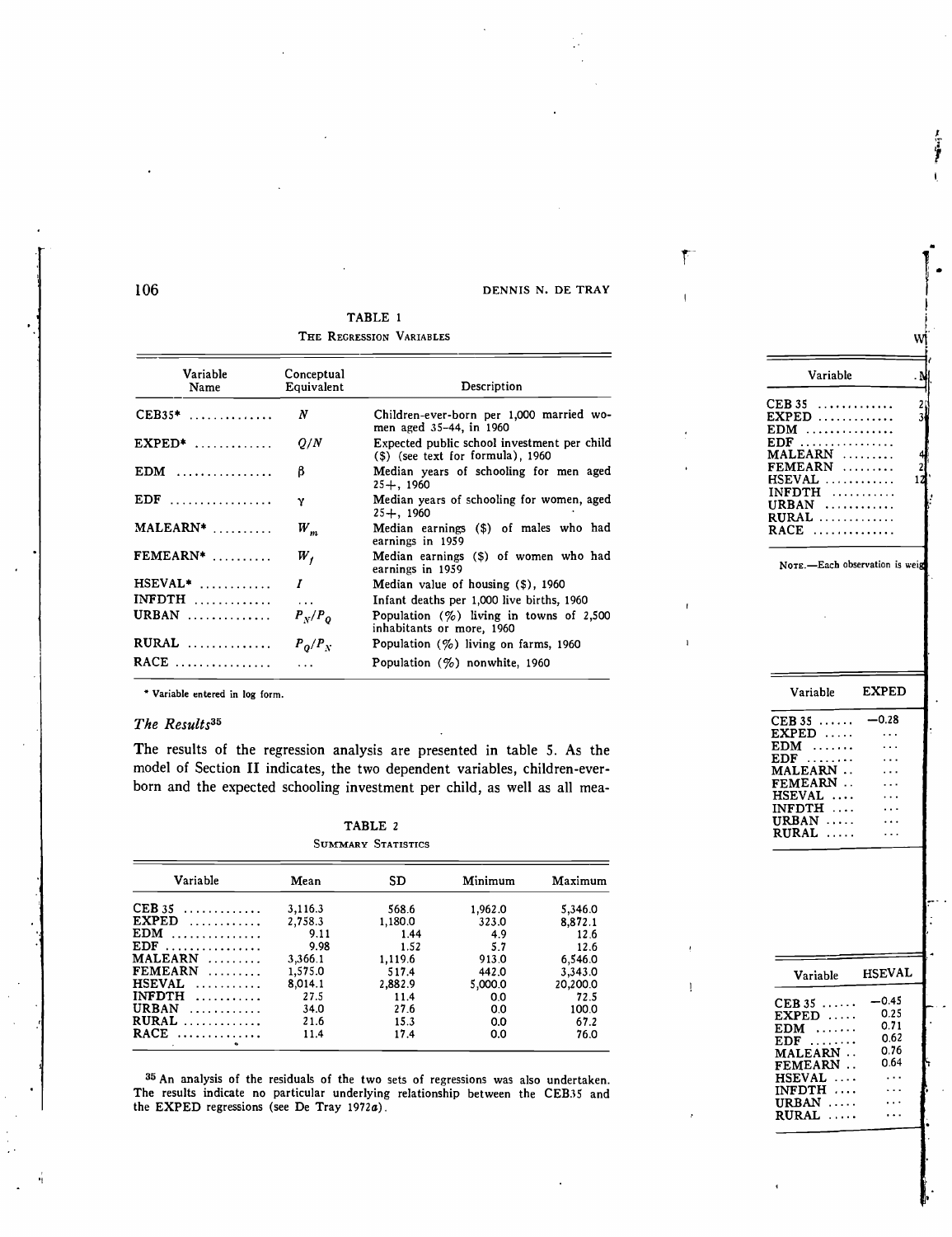| IABLE J<br>WEIGHTED SUMMARY STATISTICS |          |         |         |          |  |
|----------------------------------------|----------|---------|---------|----------|--|
| Variable                               | . Mean   | SD      | Minimum | Maximum  |  |
| <b>CEB 35</b><br>. <i>.</i> .          | 2,613.5  | 457.1   | 1,962.0 | 5,346.0  |  |
| $EXPED$                                | 3,027.2  | 982.0   | 323.0   | 8,872.1  |  |
| $EDM$                                  | 10.3     | 1.34    | 4.9     | 12.6     |  |
| $EDF$                                  | 10.8     | 1.22    | 5.7     | 12.6     |  |
| <b>MALEARN</b><br>.                    | 4,653.0  | 1.093.8 | 913.0   | 6,546.0  |  |
| $FEMEARN$                              | 2,333.0  | 631.7   | 443.0   | 3,343.0  |  |
| <b>HSEVAL</b><br>. <b>.</b>            | 12,953.0 | 4,346.9 | 5,000.0 | 20,200.0 |  |
| <b>INFDTH</b><br>.                     | 25.5     | 6.48    | 0.0     | 72.5     |  |
| <b>URBAN</b><br>. <i>.</i> .           | 71.8     | 28.0    | 0.0     | 100.0    |  |
| $RURAL$                                | 6.81     | 11.19   | 0.0     | 67.2     |  |
| <b>RACE</b><br>. <b>.</b> .            | 11.3     | 11.7    | 0.0     | 76.0     |  |

| TABLE 3                     |  |
|-----------------------------|--|
| Weighted Summary Statistics |  |

NOTE.--Each observation is weighted by the square root of the female population aged 35-44.

 $\bar{z}$ 

TABLE 4 SIMPLE CORRELATION MATRIX

| Variable                               | <b>EXPED</b>            | <b>EDM</b> | <b>EDF</b> | <b>MALEARN</b> | <b>FEMEARN</b> |
|----------------------------------------|-------------------------|------------|------------|----------------|----------------|
| <b>CEB 35</b><br>.                     | $-0.28$                 | $-0.60$    | $-0.53$    | $-0.58$        | $-0.63$        |
| <b>EXPED</b><br>$\cdots$               | $\cdots$                | 0.43       | 0.55       | 0.48           | 0.25           |
| <b>EDM</b><br>.                        | $\cdots$                | $\cdots$   | 0.91       | 0.81           | 0.58           |
| <b>EDF</b>                             | $\cdots$                | $\cdots$   | $\cdots$   | 0.73           | 0.46           |
| <b>MALEARN</b>                         | $\cdots$                | $\cdots$   | $\cdots$   | $\cdots$       | 0.74           |
| <b>FEMEARN</b><br>$\ddot{\phantom{a}}$ | $\cdot$ $\cdot$ $\cdot$ | $\cdots$   | $\cdots$   | $\cdots$       | $\cdots$       |
| <b>HSEVAL</b>                          | $\cdots$                | $\cdots$   | $\cdots$   | $\cdots$       | $\cdots$       |
| <b>INFDTH</b><br>$\cdots$              | $\cdots$                | $\cdots$   | $\cdots$   | $\cdots$       | $\cdots$       |
| <b>URBAN</b><br>$\ldots$               | $\cdots$                | $\cdots$   | $\cdots$   | $\cdots$       | $\cdots$       |
| <b>RURAL</b>                           | $\cdots$                | $\cdots$   | $\cdots$   | $\cdots$       | $\cdots$       |

TABLE 4 (Continued)

|                                              | ٠             |               | TABLE 4 (Continued) |              |             |
|----------------------------------------------|---------------|---------------|---------------------|--------------|-------------|
| Variable                                     | <b>HSEVAL</b> | <b>INFDTH</b> | <b>URBAN</b>        | <b>RURAL</b> | <b>RACE</b> |
| <b>CEB 35</b><br>.                           | $-0.45$       | 0.33          | $-0.43$             | 0.36         | 0.43        |
| <b>EXPED</b><br>$\ldots$                     | 0.25          | $-0.29$       | 0.07                | $-0.06$      | $-0.41$     |
| <b>EDM</b><br>.                              | 0.71          | $-0.37$       | 0.49                | $-0.39$      | $-0.51$     |
| <b>EDF</b><br>.                              | 0.62          | $-0.38$       | 0.36                | $-0.24$      | $-0.49$     |
| MALEARN                                      | 0.76          | $-0.33$       | 0.60                | $-0.61$      | $-0.49$     |
| FEMEARN                                      | 0.64          | $-0.27$       | 0.49                | $-0.50$      | $-0.43$     |
| <b>HSEVAL</b><br>$\cdots$                    | $\cdots$      | $-0.24$       | 0.64                | $-0.46$      | $-0.22$     |
| <b>INFDTH</b><br>$\sim$ $\sim$ $\sim$ $\sim$ | .             | $\cdots$      | $-0.05$             | $-0.03$      | 0.49        |
| <b>URBAN</b><br>1.111                        | $\cdots$      | $\ddotsc$     | $\cdots$            | $-0.61$      | $-0.09$     |
| <b>RURAL</b>                                 | $\cdots$      | $\cdots$      | $\cdots$            | $\cdots$     | $0.05$ ,    |

 $\epsilon^{\mu}$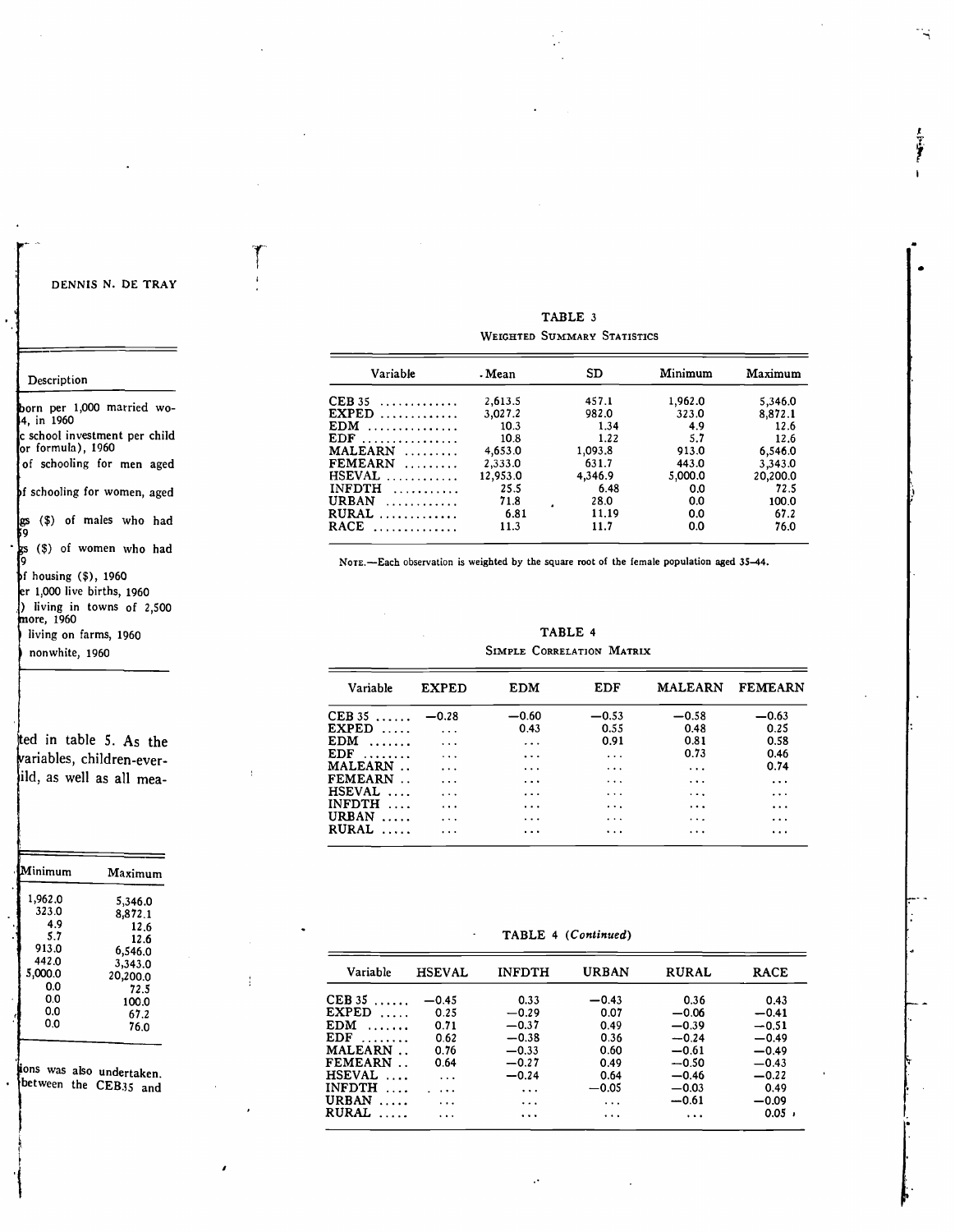$\ddot{\phantom{a}}$ 

|  | IABLL 3 |                        |               |
|--|---------|------------------------|---------------|
|  |         | THE REGRESSION RESULTS |               |
|  |         |                        | $\bf Der$     |
|  |         |                        | <b>CEB35†</b> |
|  |         |                        |               |

|                                               | DEPENDENT VARIABLE   |                  |                    |                    |  |  |
|-----------------------------------------------|----------------------|------------------|--------------------|--------------------|--|--|
|                                               |                      | <b>CEB35+</b>    | EXPED <sup>+</sup> |                    |  |  |
| INDEPENDENT VABIABLE*                         | OLS <sub>1</sub>     | <b>TSLSt</b>     | <b>OLSS</b>        | <b>TSLSS</b>       |  |  |
| EDM: median vears of                          |                      |                  |                    |                    |  |  |
| schooling, male $\ldots$ , , ,                | 0.0077<br>(0.74)     | 0.0046<br>(0.28) | $-0.068$<br>(1.77) | $-0.064$<br>(1.51) |  |  |
| EDF: median years of                          |                      |                  |                    |                    |  |  |
| schooling, female $\dots\dots\dots$           | $-0.030$             | $-0.060$         | 0.092              | 0.11               |  |  |
|                                               | (3.19)               | (4.23)           | (2.65)             | (2.84)             |  |  |
|                                               | [0.32]               | [0.64]           | [0.99]             | 1.21               |  |  |
| HSEVAL: median value of                       |                      |                  |                    |                    |  |  |
| housing $\uparrow$                            | 0.065                | 0.39             | 0.073              | 0.28               |  |  |
|                                               | (2.73)               | (6.12)           | (0.81)             | (1.58)             |  |  |
|                                               | [0.07]               | [0.39]           | $\cdots$           | $\cdots$           |  |  |
| MALEARN: median earnings,                     |                      |                  |                    |                    |  |  |
| malet                                         | 0.074                | 0.28             | 0.90               | 0.37               |  |  |
|                                               | (2.12)               | (3.27)           | (6.96)             | (1.56)             |  |  |
|                                               | [0.07]               | [0.23]           | [0.9]              | $\cdots$           |  |  |
| FEMEARN: median earnings.                     |                      |                  |                    |                    |  |  |
| femalet $\dots\dots\dots\dots\dots\dots\dots$ | $-0.30$              | $-0.86$          | $-0.11$            | $-0.11$            |  |  |
|                                               | (12.5)               | (13.2)           | (1.23)             | (0.67)             |  |  |
|                                               | [0.30]               | [0.86]           | $\cdots$           | $\cdots$           |  |  |
| INFDTH: infant death rate                     | 0.0009               | 0.0010           | $-0.0048$          | $-0.0060$          |  |  |
|                                               | (1.24)               | (0.94)           | (1.95)             | (2.28)             |  |  |
|                                               | $\sim$ $\sim$ $\sim$ | $\ddotsc$        | [0.12]             | [0.15]             |  |  |
| URBAN: $\%$ urban                             | $-0.0022$            | $-0.0027$        | $-0.0001$          | $-0.0003$          |  |  |
|                                               | (7.69)               | (5.54)           | (0.09)             | (0.22)             |  |  |
|                                               | [0.16]               | [0.17]           | $\ddotsc$          | $\ddotsc$          |  |  |
| $RURAL: % rural-farm  $                       | 0.0011               | $-0.0015$        | 0.0070             | 0.0015             |  |  |
|                                               | (1.74)               | (1.34)           | (3.04)             | (0.50)             |  |  |
|                                               |                      |                  | [0.05]             |                    |  |  |
|                                               | $\cdots$             | $\cdots$         |                    | $\cdots$           |  |  |
| RACE: % nonwhite                              | $-0.0005$            | $-0.0037$        | $-0.0027$          | $-0.0060$          |  |  |
|                                               | (1.12)               | (4.44)           | (1.67)             | (2.74)             |  |  |
| $CONSTANT$                                    | 9.33                 | 9.38             | 0.347              | 2.88               |  |  |
|                                               | (41.1)               | (19.8)           | (0.41)             | (2.20)             |  |  |
| R2                                            | 0.75                 | $\cdots$         | 0.47               | $\cdots$           |  |  |
| $\bm{F}$                                      | 169                  | 10.83            | 51.1               | 2.67               |  |  |
|                                               |                      |                  |                    |                    |  |  |

 $T_{\rm{max}}$ 

\* For description of variables, see table 1: *t*-ratios given in parentheses; elasticity at mean given in brackets (absolute value; given only for coefficients with *t*-ratios  $\geq$  1.95).<br>
† Variable enters regressions i

V

sures of earnings and full wealth, are used in log form. Following Mincer's work,<sup>36</sup> years of schooling for men and women enter as normal numbers, as do infant deaths and the three measures of county characteristics, percentage of the population urban, rural, and nonwhite.

36See, e.g., Mincer (1974a), where he summarizes much of his previous published and unpublished work and once again states the rationale for using years of schooling rather than the log of that number in equations explaining wage differences.

 $=$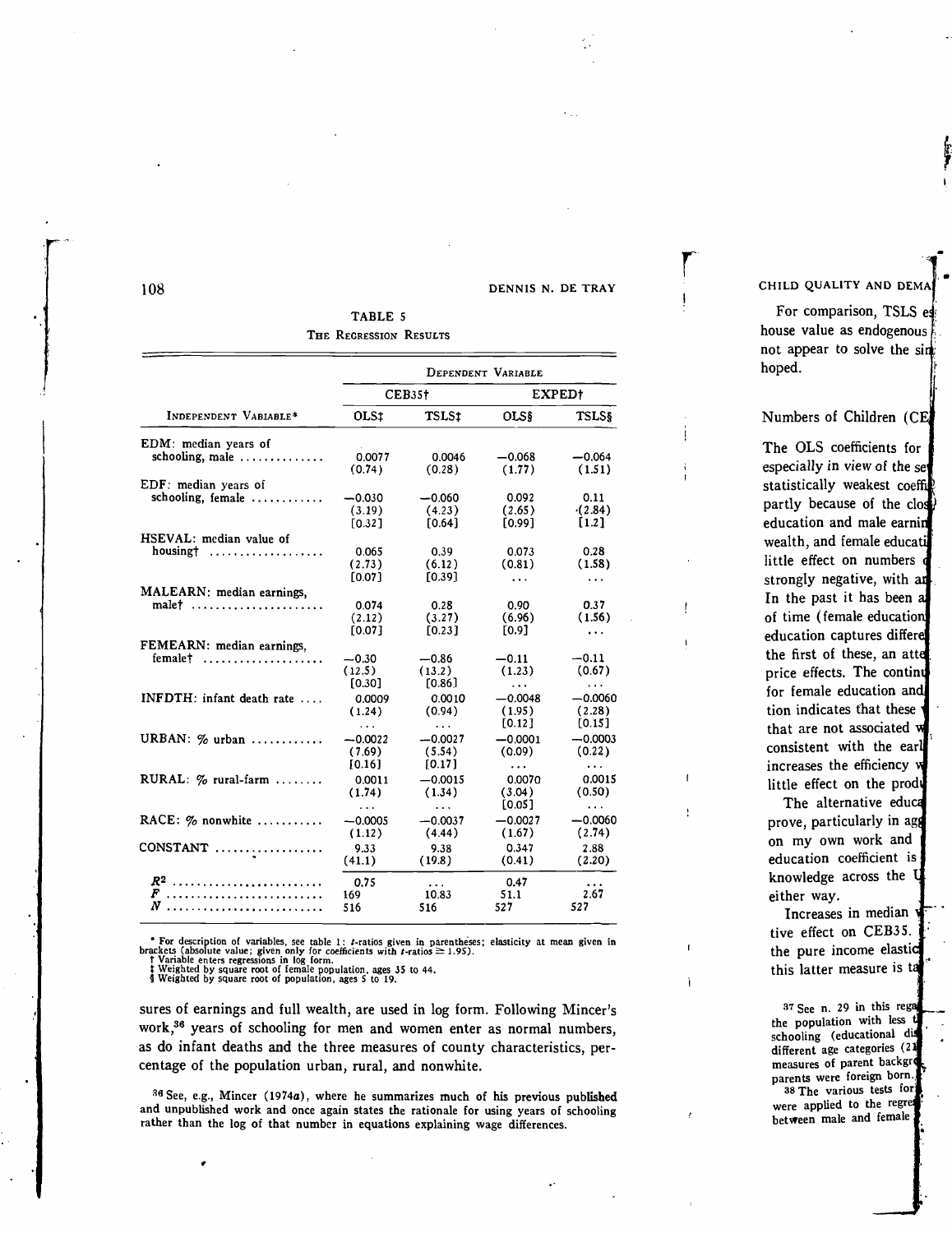For comparison, TSLS estimates treating male and female earnings and house value as endogenous are also given in this table.<sup>37</sup> These results do not appear to solve the simultaneous-bias problem as had originally been hoped.

## Numbers of Children (CEB3S)

The OLS coefficients for the CEB35 regressions are remarkably strong, especially in view of the severe multicollinearity among the variables.<sup>38</sup> The statistically weakest coefficient is that for male education. This may be partly because of the close correlation of this variable with both female education and male earnings; it may also indicate that with earnings, full wealth, and female education held constant, changes in male education have little effect on numbers of children. The female education coefficient is strongly negative, with an elasticity at the mean of approximately  $-0.3$ . In the past it has been argued that education is a proxy for either price of time (female education) or permanent wealth (male education), or that education captures differences in contraceptive knowledge. With respect to the first of these, an attempt has been made to remove wealth and timeprice effects. The continued existence of a significant negative coefficient for female education and a very weak positive coefficient for male education indicates that these variables may have effects on numbers of children that are not associated with either wealth or relative prices. This result is consistent with the earlier contention that increasing female education increases the efficiency with which child quality can be produced but has little effect on the production technology of numbers of children.

The alternative education-contraception hypothesis is difficult to disprove, particularly in aggregate data such as these. It is my opinion, based on my own work and that of others, that the strength of the femaleeducation coefficient is not attributable to differences in contraceptive knowledge across the U.S. population, but the case is far from proven either way.

Increases in median value of housing have a small but significant positive effect on CEB35. In her housing-income study Reid (1962) found the pure income elasticity for housing expenditures to be around 2.0. If this latter measure is taken as correct, the HSEVAL coefficient implies on

See n. 29 in this regard. The excluded "exogenous" variables are percentage of the population with less than 5 years of schooling and with <sup>12</sup> years or more of schooling (educational distribution parameters), percentage of the population in different age categories (21-plus and over 65), median age of population, and several measures of parent background such as percentage foreign born and percentage whose parents were foreign born.

38 The various tests for multicollinearity suggested in Farrar and Glauber (1967) were applied to the regressions. The worst problem occurred, as one might suspect, between male and female education.

 $\alpha^{\star}$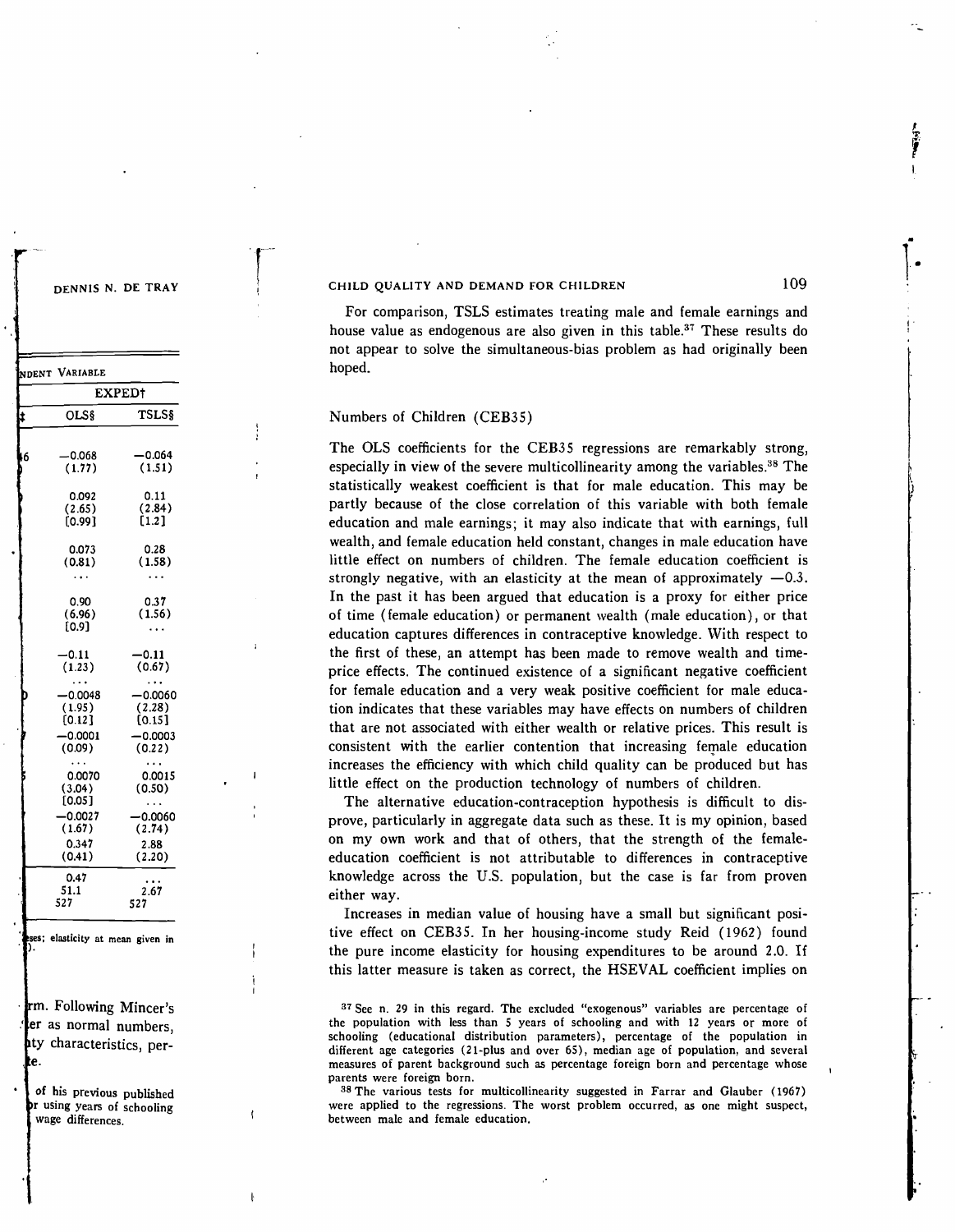$\ddot{\phantom{0}}$ 

the average an income (full-wealth) elasticity for numbers of children of 0.12.

Although the simple correlation between male and female earnings is quite high (0.73), the effects of these variables on CEB3S differ considerably. An increase in male earnings has a positive effect on children-everborn, but an increase in female earnings has a strong negative effect. Elasticities associated with these variables are 0.09 for male earnings and —0.30 for female earnings. These results are consistent with previous findings and my discussion of these variables above. Numbers of children, as well as child services in general, have long been assumed to be female time-intensive; therefore, an increase in the price of female time causes households to substitute away from both numbers of children and child services.<sup>39</sup> If the opposite is true for men, that is, that the share of male time in the production of both  $N$  and  $C$  is small relative to the share of male time in other household commodities  $(Z)$ , then an increase in the price of male time will bring about a substitution toward both  $N$  and  $C$ .

The coefficient of the infant-death-rate variable is never significantly different from zero. In part, this may be due to the offsetting effects associated with this variable (see discussion above).40

The variables URBAN and RURAL behave as predicted under the assumption that they measure variations in the price of market goods and services. An increase in percentage urban lowers the desired number of children,'but a similar change in percentage rural increases the desired number of children.

In the past, demographers and sociologists have implied that nonwhites produce more children than whites, other things being equal. The coefficient for RACE contradicts this belief.<sup>41</sup> If education levels and earnings are held constant, increasing the percentage nonwhite in a country has, if anything, a weak negative effect on children-ever-born.

Table 6 illustrates the reasonable magnitude of effects on predicted numbers of children-ever-born associated with plausible changes in certain variables.42 If the OLS estimates are valid, a rather strong assumption

Again, the reader must be cautioned about the simultaneous nature of the female-earnings variable. The OLS regression technique used in this report is not capable of distinguishing the effect of earnings on desired children from that of children on female earnings. Therefore, this coefficient may contain a serious simultaneous bias. The degree to which the TSLS estimates solve this problem is discussed later in the text.

40 It may also reflect the fact that the expected infant mortality rates on which women 40 years old in 1960 based their fertility decisions were those of 1940 or so, not those of 1960.

<sup>41</sup> However, see Gardner's paper in this book for evidence that contradicts this finding.

42 The choice of the "plausible changes" was not entirely arbitrary. In each case, the 1960 values for the variables were increased or decreased by the percentage change for comparable variables between 1950 and 1960; thus, the "prediction" is for decen-

 $\sim$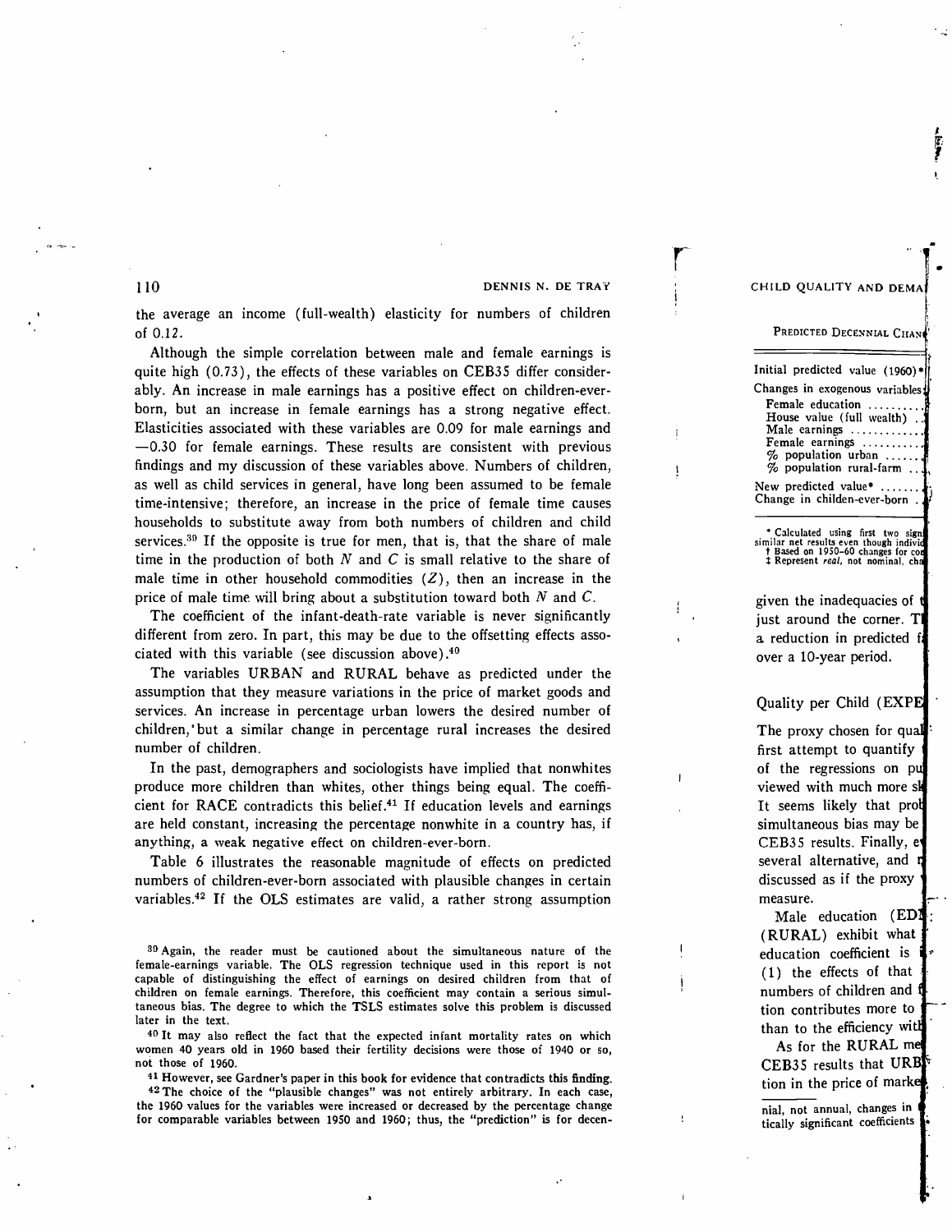| Initial predicted value $(1960)$ *                                   | 2.66 children-ever-born                                         |
|----------------------------------------------------------------------|-----------------------------------------------------------------|
| Changes in exogenous variables: †                                    |                                                                 |
| Female education<br>$\%$ population rural-farm                       | $+14\%$<br>$+39\%1$<br>$+43\%$ t<br>$+42\%$<br>$+12%$<br>$-55%$ |
| New predicted value* $\dots\dots\dots\dots\dots\dots\dots\dots\dots$ | 2.36 children-ever-born<br>$-11.5\%$                            |

| TABLE 6 |  |
|---------|--|
|         |  |

PREDICTED DECENNIAL CHANGE IN CHILDREN-EVER-BORN PER WOMAN ACED 35-44

\* Calculated using first two significant digits of OLS coefficient only. TSLS estimates yielded<br>nilar net results even though individual coefficients differ.<br>† Based on 1950–60 changes for comparable variables.<br>‡ Represent

given the inadequacies of the data, zero population growth is, so to speak, just around the corner. The postulated changes in the yariables indicate a reduction in predicted family size from 2.7 children per woman to 2.4 over a 10-year period.

## Quality per Child (EXPED)

The proxy chosen for quality per child (EXPED) is an admittedly crude first attempt to quantify that potentially important variable. The results of the regressions on public school expenditures should, therefore, be viewed with much more skepticism than those for the number of children. It seems likely that problems caused by the level of aggregation and simultaneous bias may be even more severe than those encountered in the CEB3S results. Finally, even though the EXPED regressions are open to several alternative, and reasonably plausible, explanations, they will be discussed as if the proxy variables do measure what they are supposed to measure.

Male education (EDM) and percentage of the population rural (RURAL) exhibit what appears to be anomalous behavior. The maleeducation coefficient is insignificant or negative, implying that either (1) the effects of that variable are approximately the same both for numbers of children and for child quality, or (2) if anything, male education contributes more to the production efficiency of numbers of children than to the efficiency with which child quality is produced.

As for the RURAL measure, it was argued during the discussion of the. CEB3S results that URBAN and RURAL captured cross-sectional variation in the price of market goods and services. Implicit in this statement is

 $\cdot$ 

nial, not annual, changes in the variables. Note that only those variables with statistically significant coefficients were changed.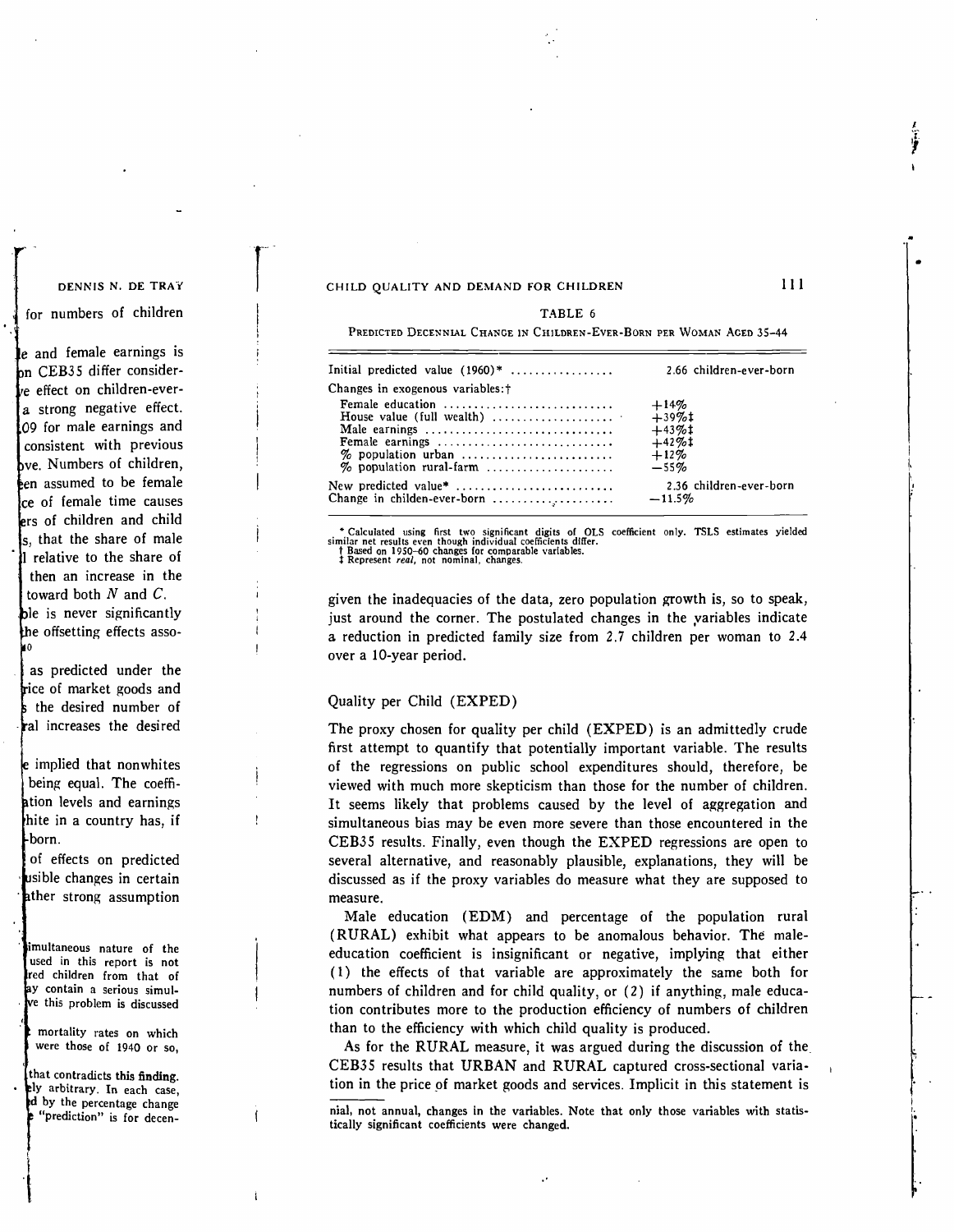the presumption that in rural counties those market goods and services that are primary inputs into numbers of children will be cheap relative to goods and services entering child-quality production. This, in turn, implies that the coefficient for RURAL in the EXPED regressions should be negative; in fact, this coefficient is strongly positive.

Part of the solution of this puzzle may be found in Welch's (1966) work on quality in education, where he observes that educational expenditures are, in and of themselves, poor indicators of the quality of education being produced by schools. He attributes this to the existence of "economies of scale" in the educational process. In essence, his argument is that schools in sparsely populated areas suffer because their facilities fall well below the optimal size.<sup>43</sup> If this is true, rural areas are likely to receive less education per dollar expenditure than more densely populated urban areas.

These scale effects will at minimum cause EXPED to overestimate quality per child in rural areas. The positive coefficient for RURAL may be a result of this latter phenomenon plus the fact that education, earnings, and income are being held constant. In other words, if the rural population has tastes similar to those of the urban population for quality per child as measured by EXPED, then, with prices and income held constant, rural counties are likely to have relatively high educational expenditures per eligible population to partly offset the inefficiencies of their school systems.

Female education has a strong positive sign, as would be expected from the earlier efficiency arguments and the partial correlation of female education in the children-ever-born regressions. Since quality does not appear to be particularly female time-intensive compared with numbers of children (the OLS coefficient for female earnings is not significant in the EXPED regression), this finding lends support to the "efficiency" (as opposed to time-intensity) explanation of the observed differences by educational class in female labor-force participation.

It is tempting to interpret the insignificant coefficients for HSEVAL as indicating that derived income elasticities for  $Q$  (total quality in children) and for  $N$  (numbers of children) are equal in size.<sup>44</sup> This interpretation supports the quantity-quality substitution hypothesis and the particular functional forms chosen for the model. Indeed, it is surprising that EXPED and HSEVAL are not positively related if for no other reason than that school expenditures are usually derived from property taxes. However, it is always difficult to attach precise meaning to insignificant coefficients: therefore, this finding must be viewed with considerable caution.

<sup>43</sup> Also, Welch points out that a significant fraction of rural educational expenditures went for transportation, which, again, implies that rural school dollars "buy" less education than urban school dollars.

<sup>44</sup> That is, EXPED is a proxy of  $Q/N$  (the relative amount of Q to N), which is invariant with respect to scale (nonwage income) effects.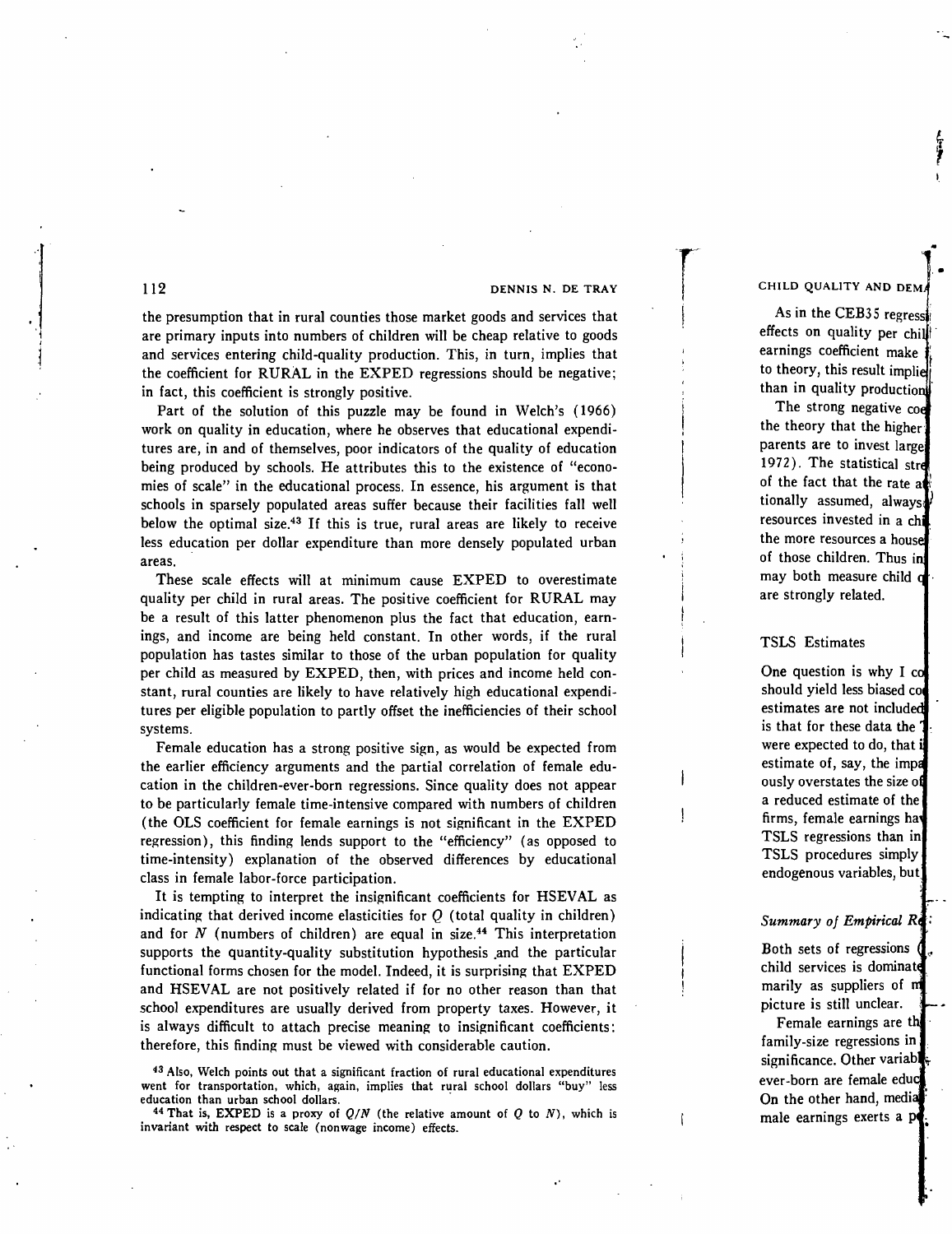As in the CEB35 regression, male and female earnings have very different effects on quality per child. The strength and size of the positive maleearnings coefficient make its theoretical interpretation suspect. According to theory, this result implies that male time is used more heavily in quantity than in quality production.

The strong negative coefficient for infant death rates is consistent with the theory that the higher the probability of a child's dying, the less likely parents are to invest large amounts of resources in that child (see O'Hara 1972). The statistical strength of this coefficient may also be a function of the fact that the rate at which infants survive is not, as has been traditionally assumed, always exogenous to household decisions. The more resources invested in a child, the more likely that child is to survive. But the more resources a household invests in children, the higher the "quality" of those children. Thus infant mortality and expected school expenditures may both measure child quality; it is not surprising, therefore, that they are strongly related.

## TSLS Estimates

CHILD QUALITY AND DEMANND FOR CHILDREN<br>
As in the CEB35 segrecono, male and fermine caroings have very different<br>
effects on quality per child. The stength and ase of the positive male<br>
earning scofilent male tis theoreti One question is why I concentrate on OLS results when TSLS estimates should yield less biased coefficients. One simple answer is that my two-stage estimates are not included in this paper. A second more substantive reason is that for these data the TSLS techniques apparently do not do what they were expected to do, that is, solve the simultaneous-bias problem. If an OLS estimate of, say, the impact of female earnings on children-ever-born seriously overstates the size of that effect, then TSLS techniques should produce a reduced estimate of the female-earnings coefficient. As equation (2) confirms, female earnings have a larger impact on numbers of children in the TSLS regressions than in the OLS results. It seems likely, then, that the TSLS procedures simply yield more error-free measures of the included endogenous variables, but do little to reduce simultaneous bias.

## Summary of Empirical Results

Both sets of regressions (CEB35 and EXPED) imply that production of child services is dominated by women. The role of men seems to be primarily as suppliers of market goods and services, but this part of the picture is still unclear.

Female earnings are the single most important factor in the completedfamily-size regressions in terms of both magnitude of effect and statistical significance. Other variables having a significant negative effect on childrenever-born are female education and the degree to which a county is urban. On the other hand, median value of housing as a proxy for full wealth and male earnings exerts a positive influence on desired numbers of children.

 $\mathcal{A}$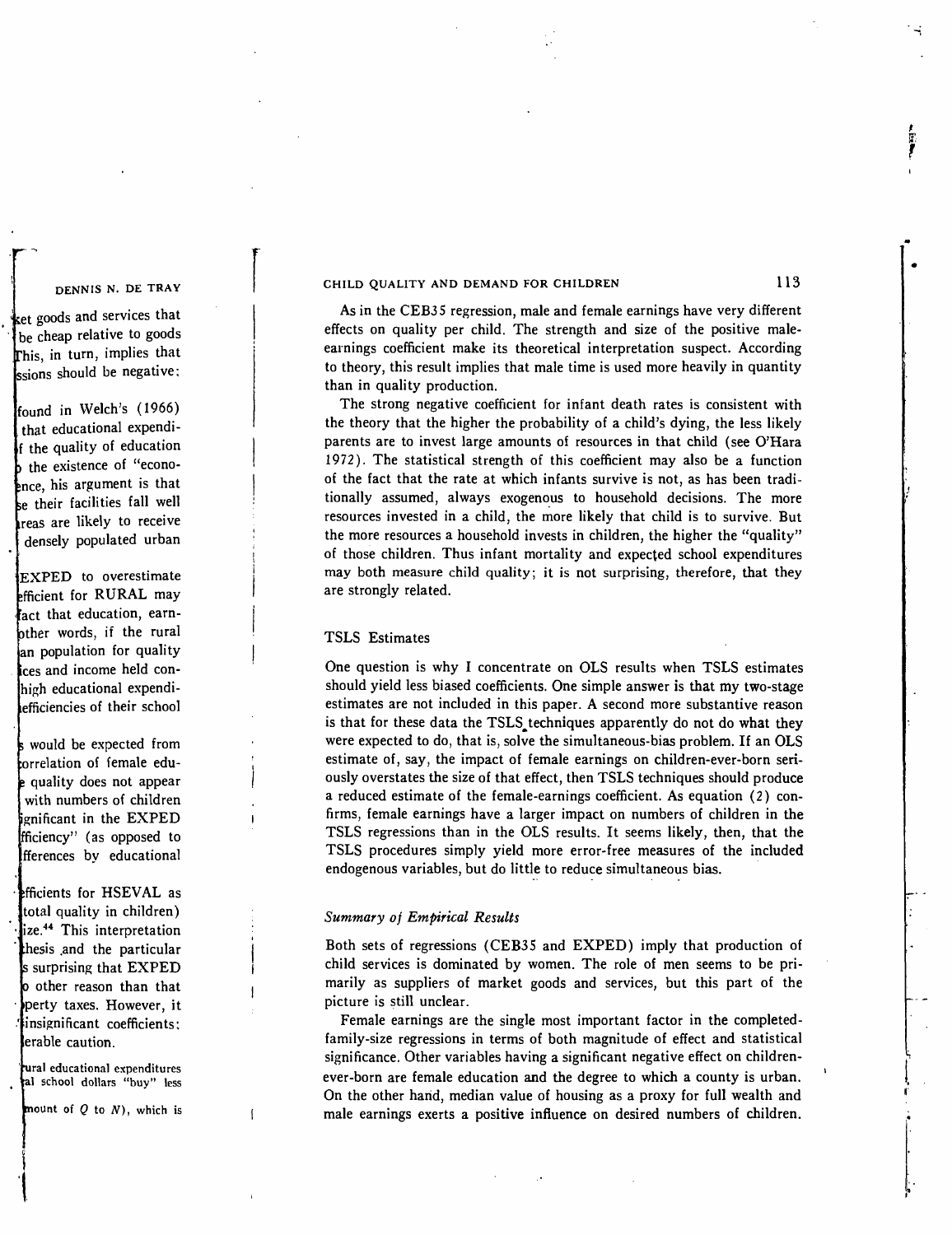114 DENNIS N. DE TRAY

In addition, the children-ever-born regressions indicate that (1) the fullwealth elasticity for numbers of children is probably positive but small, and (2) when economic differences are accounted for, race may play virtually no role in determining family size.

The regressions on quality per child are weaker than those for numbers of children. In part, this must stem from the proxy variable used in the regressions (expected county public school investment), which undoubtedly contains large errors of measurement. The very tentative findings from these regressions are, first, that female education increases the relative efficiency with which child quality is produced, thereby reducing its effective real price, and, second, that the derived income elasticities for numbers of children and for child quality appear to be equal. Also, although it is not a prediction of the theory, the behavior of the rural and race measures is consistent with the hypothesis that there is little difference in "tastes" for child quality either between rural and urban residents or between whites and nonwhites, other things being equal.

#### Appendix

## Derivation of the Model<sup>45</sup>

Let the household utility function be represented by

$$
U = U(C,Z), \tag{A1}
$$

where  $C$  is child services and  $Z$  is everything else. Production functions for  $C$ and Z are assumed to be linear homogeneous, with average costs of  $\pi_c$  and  $\pi_z$ , respectively. The household budget constraint may then be written as

$$
I = \pi_Z \cdot Z + \pi_C \cdot C, \tag{A2}
$$

where  $R$  is a measure of the household's full wealth. Under the assumptions of linear homogeneity, changes in the demand for C can be written

$$
EC = \eta EI - [k\eta + (1-k)\sigma]E\pi_c + (1-k)(\sigma - \eta)E\pi_z, (A3)
$$

where the E operator denotes percentage change (for example,  $EC = d[\log C]$ [ $1/C$ ]dC);  $\eta$  is the income (wealth) elasticity of the demand for C;  $\sigma$  is the elasticity of substitution between C and Z in  $U(C, Z)$ ; and k is the share of full wealth spent on  $C := [\pi_C \cdot C]/I$ .  $EC = \eta EI - [k\eta + (1 - k)\sigma] E \pi_c + (1 - k)(\sigma - \sigma)$ <br>ere the *E* operator denotes percentage change (for example, *E*<br>[1/C]dC);  $\eta$  is the income (wealth) elasticity of the demand f<br>sticity of substitution between *C* and *Z* in  $U(C, Z)$ 

$$
C = C(Q,N), \tag{A4}
$$

where  $Q =$  child-quality input and  $N =$  child-body input. Since equation (A4) is linear homogeneous,

$$
E\pi_c = \alpha E\pi_N + (1-\alpha)E\pi_Q, \qquad (A5)
$$

where  $\pi_Q$  = per-unit "rent" of the stock of quality, Q;  $\pi_N$  = per-unit "rent" of the stock of child bodies, N; and  $\alpha = \pi_N \cdot N / \pi_C \cdot C$ .

45 Professor H. Gregg Lewis first put me on this particular tack and supplied an outline of the derivation.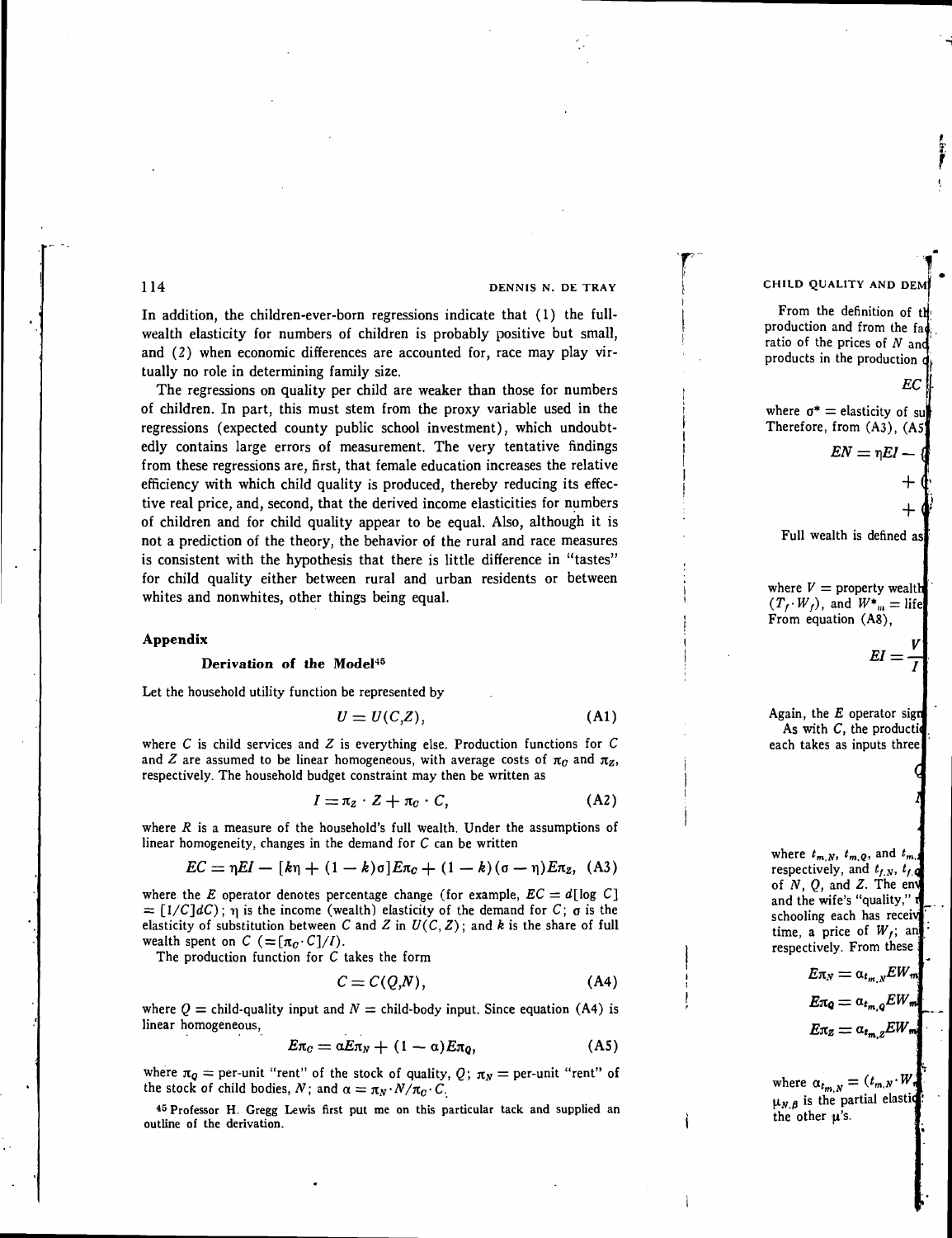From the definition of the elasticity of substitution between two factors of production and from the fact that in equilibrium  $(\pi_N)/(\pi_o) = MP_N/MP_o$  (the ratio of the prices of N and Q must equal the ratio of their respective marginal products in the production of C).

$$
EC-EN=\sigma^*(E\pi_N-E\pi_C),\qquad (A6)
$$

where  $\sigma^*$  = elasticity of substitution between N and Q in the production of C. Therefore, from  $(A3)$ ,  $(A5)$ , and  $(A6)$ ,

$$
EN = \eta EI - {\alpha[k\eta + (1-k)\sigma] + (1-\alpha)\sigma^*} E\pi_N
$$
  
+ (1-\alpha)[\sigma^\* - k\eta - (1-k)\sigma] E\pi\_Q  
+ (1-k)(\sigma - \eta) E\pi\_Z. (A7)

Full wealth is defined as

$$
I = V + W^*_{m} + W^*, \tag{A8}
$$

where  $V =$  property wealth,  $W^*$  = lifetime possible wage earnings of the female  $(T_f \cdot W_f)$ , and  $W^*_{m}$  = lifetime possible wage earnings of the male  $(T_m \cdot W_m)$ . From equation (A8),

$$
EI = \frac{V}{I} EV + \frac{W^*_{I}}{I} EW^*_{I} + \frac{W^*_{m}}{I} EW^*_{m}.
$$
\n(A9)

Again, the  $E$  operator signifies percentage change.

As with C, the production functions for N, Q, and Z are linear homogeneous; each takes as inputs three factors, that is,

$$
Q = Q(t_{m,Q}, t_{f,Q}, X_Q; \beta, \gamma),
$$
  
\n
$$
N = N(t_{m,N}, t_{f,N}, X_N; \beta, \gamma),
$$
  
\n
$$
Z = Z(t_{m,Z}, t_{f,Z}, x_Z; \beta, \gamma),
$$
\n(A10)

where  $t_{m,N}$ ,  $t_{m,Q}$ , and  $t_{m,Z}$  are time of male in the production of N, Q, and Z, respectively, and  $t_{f,N}$ ,  $t_{f,Q}$ , and  $t_{f,Z}$  are market-goods inputs into the production of N, Q, and Z. The environmental variables  $\beta$  and  $\gamma$  represent the husband's and the wife's "quality," respectively, and are a function of the amount of formal schooling each has received. The male's time has a price of  $W_m$ ; the female's time, a price of  $W_f$ ; and the market goods have prices of  $P_N$ ,  $P_o$ , and  $P_Z$ , respectively. From these equations it follows that of N, Q, and Z. The environmental variables  $\beta$  and  $\gamma$  represent the husband's<br>and the wife's "quality," respectively, and are a function of the amount of formal<br>schooling each has received. The male's time has a price

$$
E\pi_N = \alpha_{t_{m,N}} EW_m + \alpha_{t_N} EW_f + \alpha_{x_N} EP_N - \mu_{N,\beta} E\beta - \mu_{N,\gamma} E\gamma;
$$
  
\n
$$
E\pi_Q = \alpha_{t_{m,Q}} EW_m + \alpha_{t_Q} EW_f + \alpha_{X_Q} EP_Q - \mu_{Q,\beta} E\beta - \mu_{Q,\gamma} E\gamma;
$$
  
\n
$$
E\pi_Z = \alpha_{t_{m,Z}} EW_m + \alpha_{t_{f,Z}} EW_f + \alpha_{X_Z} EP_Z - \mu_{Z,\beta} E\beta - \mu_{Z,\gamma} E\gamma,
$$
\n(A11)

where  $\alpha_{t_{m,N}} = (t_{m,N} \cdot W_m)/\pi_N \cdot N$  and the other  $\alpha$ 's are similarly defined, and  $\mu_{N,\beta}$  is the partial elasticity of N with respect to  $\beta$ , with similar definitions for the other  $\mu$ 's.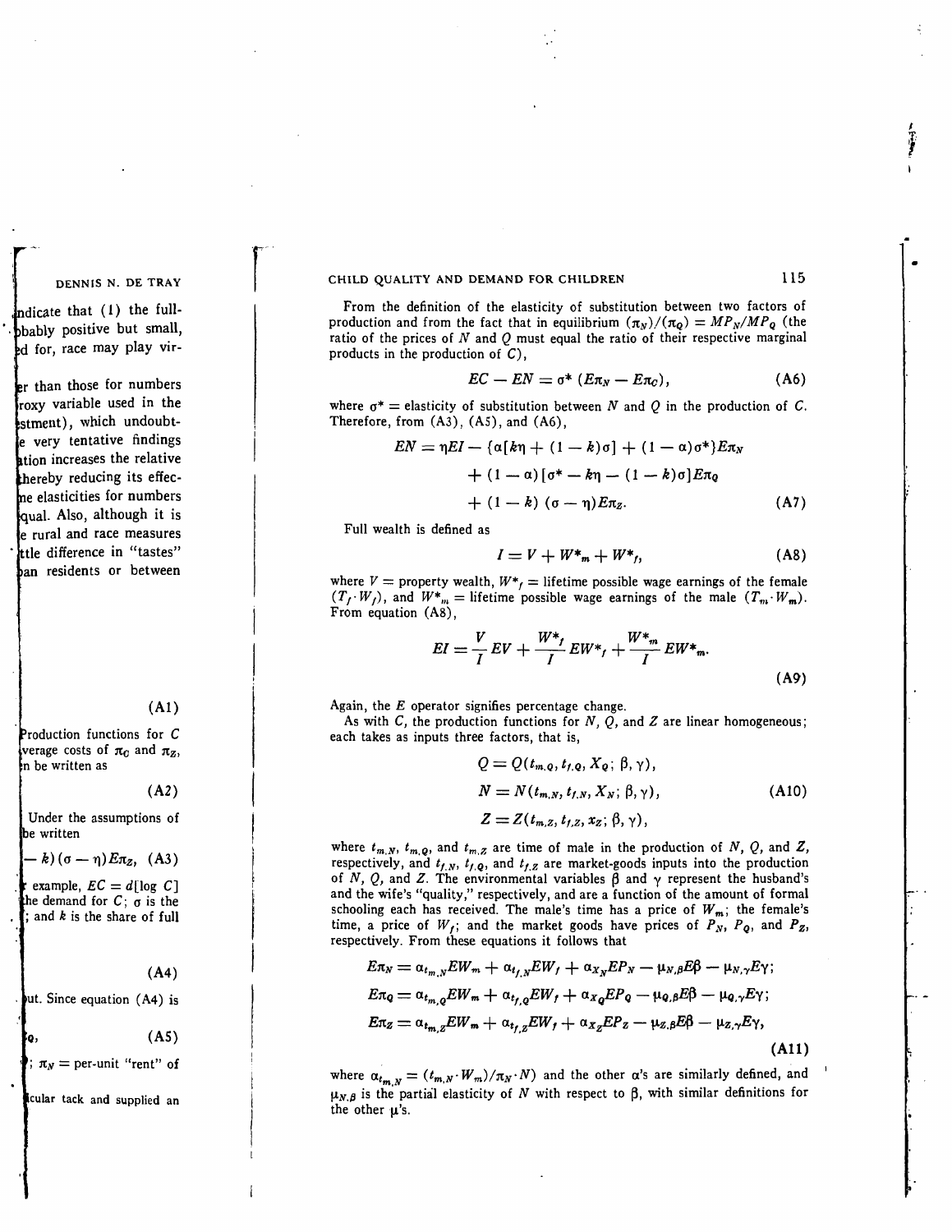$\ddot{\phantom{0}}$ 

Now, combining (A9) and (A11) with (A7), the following expression for the percentage change in  $N$  is obtained:

Now, combining (A9) and (A11) with (A7), the following expression for the  
\npercentage change in N is obtained:  
\n
$$
EN = (V/I)\eta EV
$$
\n
$$
-\alpha_{X_N} \{a[k\eta + (1-k)\sigma] + (1-\alpha)\sigma^* \}EP_N
$$
\n
$$
+\alpha_{X_Q} (1-\alpha)[\sigma^* - k\eta - (1-k)\sigma]EP_Q
$$
\n
$$
+\alpha_{X_Z} (1-k)(\sigma - \eta)EP_Z
$$
\n
$$
+\left[(1-\alpha)\sigma^*( \alpha_{t_{m,Q}} - \alpha_{t_{m,N}} ) + (1-k)\sigma(\alpha_{t_{m,Z}} - \alpha_{t_{m,C}} ) + (Y_m/I)\eta\}EW_m
$$
\n
$$
+\left[(1-\alpha)\sigma^*( \alpha_{t_{f,Q}} - \alpha_{t_{f,N}} ) + (1-k)\sigma(\alpha_{t_{f,Z}} - \alpha_{t_{f,C}} ) + (Y_m/I)\eta\right]EW_f
$$
\n
$$
+\left\{(1-\alpha)\sigma^*( \mu_{X,\beta} - \mu_{Q,\beta}) + (1-k)\sigma(\mu_{G,\beta} - \mu_{Z,\beta}) + \eta[k\mu_{G,\beta} + (1-k)\mu_{Z,\beta}]\right\}E_{\beta}
$$
\n
$$
+\left\{(1-\alpha)\sigma^*( \mu_{X,\gamma} - \mu_{Q,\gamma}) + (1-k)\sigma(\mu_{G,\gamma} - \mu_{Z,\gamma}) + \eta[k\mu_{G,\gamma} + (1-k)\mu_{Z,\gamma}]\right\}E_{\gamma}.
$$
\nIn order to ease the reader's task, nonmemonic symbols all will be defined here:  
\n
$$
E = d(\log) \text{ operator (percentage change)};
$$

- $E = d(\log)$  operator (percentage change);<br>  $V = \text{non-wave-related income}$ :
- $V = \text{non-wave-related income};$ <br> $I = \text{full wealth};$
- 
- $=$  income elasticity of C, child services; η
- $\alpha$  = the share of expenditures on N in total expenditures on C, that is,  $(\pi_N \cdot N)/\pi_C \cdot C$ ;
- $\sigma^*$  = the elasticity of substitution between N and Q in the production of C;
- $\alpha_{i,j}$  = the share of expenditures on the *i*th input in total expenditures on the jth output, where  $i = X$ ,  $t_m$ ,  $t_f$ , and  $j = N$ ,  $Q$ ,  $Z$ ,  $C$ ;
- $k =$  the share of total expenditures on C in full wealth, I;
- $\sigma$  = substitution elasticity between C and Z in  $U(C, Z)$ ;
- $P_i$  = price of market goods and services  $X_i$ ;
- $Y_i$  = lifetime market earnings of the *i*th household member,  $i = m.f$ ;
- $W_i$  = wage rate of ith household member; and
- $\mu_{i,j}$  = the partial elasticity of the *i*th output with respect to the educational levels of the jth household member,  $i = N, Q, C, Z$  and  $i = \beta, \gamma$ .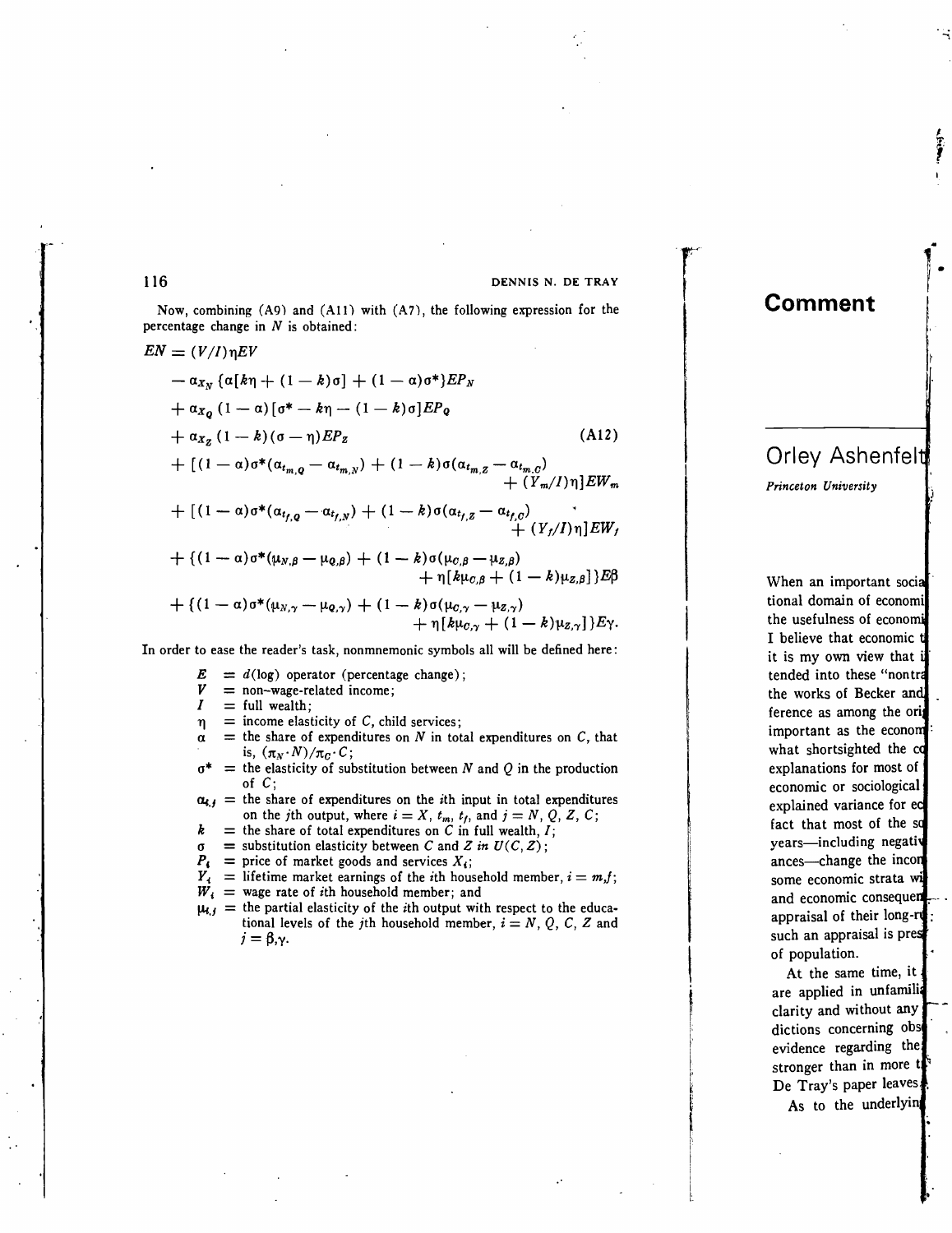# Comment

# Orley Ashenfelter

Princeton University

When an important social issue emerges that does not fall into the traditional domain of economic analysis, there is always some uneasiness about the usefulness of economists' applying their tools in the new domain. Since I believe that economic tools are useful in the analysis of social problems, it is my own view that it is important for economists' methods to be extended into these "nontraditional" fields as far as possible, and I interpret the works of Becker and Mincer cited so frequently throughout this conference as among the original efforts to do this. Moreover, in a subject as important as the economic determinants of fertility control, I find somewhat shortsighted the comments of those economists who argue that the explanations for most of the variation in birth rates or family size are noneconomic or sociological factors. For even if it is true that the historical explained variance for economic variables is small, this position ignores the fact that most of the social programs of interest to economists in recent years—including negative income taxes, demo-grants, and housing allowances—change the income and effective wage rates that many families in some economic strata will face, and that any careful analysis of the social and economic consequences of these programs should include an objective appraisal of their long-run effects on population size. The ability to obtain such an appraisal is presumably the long-run goal of the economic analysis of population.

At the same time, it seems important to me that when economic tools are applied in unfamiliar terrain, the work should be done with special clarity and without any exaggeration of their power to obtain rigorous predictions concerning observable variables. In addition, our standards for evidence regarding the validity of hypotheses should, if anything, be stronger than in more traditional areas. On both of these grounds Dennis De Tray's paper leaves something to be desired.

As to the underlying theory, it is essentially an application of the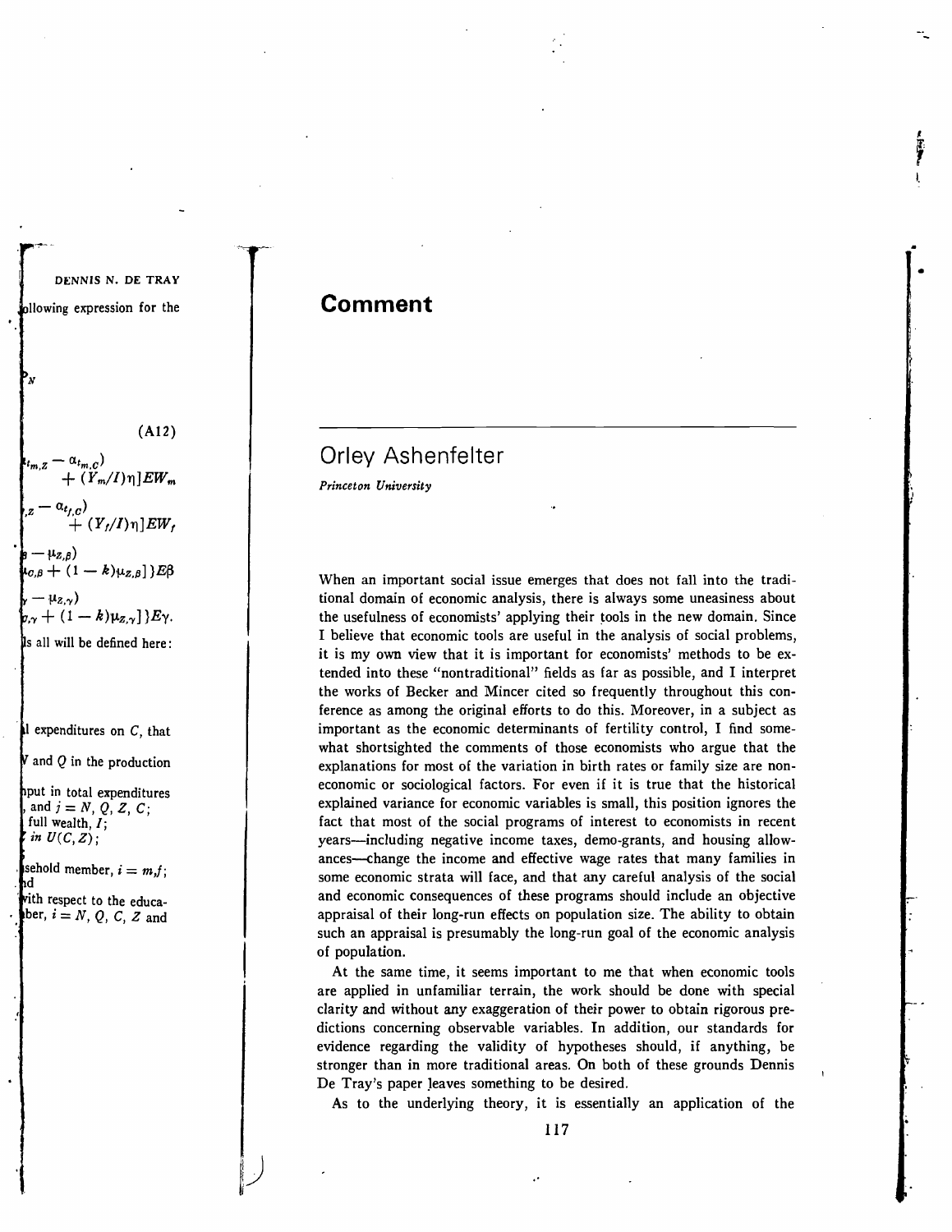classical theory of consumer choice to the demand for children. In order to test the usefulness of this theory, one presumably should first clarify its implications, which, though limited, are nevertheless powerful, even in this case. On the one hand, for example, one could observe the demand for some commodity that is clearly and directly related to childbearing, as, for example, the cost of maternity services, and estimate the incomecompensated effect of a change in the price of these services on the demand for them, which the theory would predict is negative. Alternatively, one could observe the demand for two goods or services thought to be related in utility to the demand for children in order to test whether the income-compensated cross-price effects were equal, which is also an unambiguous prediction from the theory. Instead, De Tray attempts to determine the empirical importance of changes in the wage rate of the wife on the demand for children, following up the interesting observation by several economists that the wife's nonmarket time and the family's demand for children may be economic complements. Unfortunately, unless we assume that all of the wife's nonmarket time must be used for child rearing, we cannot *predict* that complementarity will be the case, just as we cannot predict that the effect of a pure (nonlabor) income increase will be to increase the demand for children. We are thus left with a useful theoretical framework, but not much else.

As to the empirical estimates, these are based on intercounty differences in the number of children-ever-born to women aged 35—44 and on the expected expenditure on public schooling, the latter presumed to be a proxy for the expected quality of children. As they stand, I find these empirical results far from convincing of the case De Tray intends to make. Concentrating, for example, on the effort to estimate the extent of the complementarity between the wife's nonmarket time and the family's demand for children, one would presumably want to regress completed family size on some permanent wage level. Unfortunately, however, the observed wage rate suffers from the deficiency that it is determined in part by the extent of labor-market experience that a woman has had, and the latter is clearly smaller for women who have larger families. There is thus likely to be a strong negative correlation between completed family size and observed wage rate, but with the causation running from the former to the latter.1 This problem would clearly be solved satisfactorily only in a simultaneous-equations framework, but some estimates of the likely biases in De Tray's results might be inferred by using some of the standard methods for analysis of specification error. In practice, however, it is not entirely clear how useful this exercise would be with De Tray's data, since the independent variable in his regressions is not the wage rate of women

<sup>1</sup> See, e.g., Oaxaca (1971) for estimates from microeconomic data that purport to show this latter relationship and for an explicit discussion of the effect of labor-force experience on the wage rates of women.